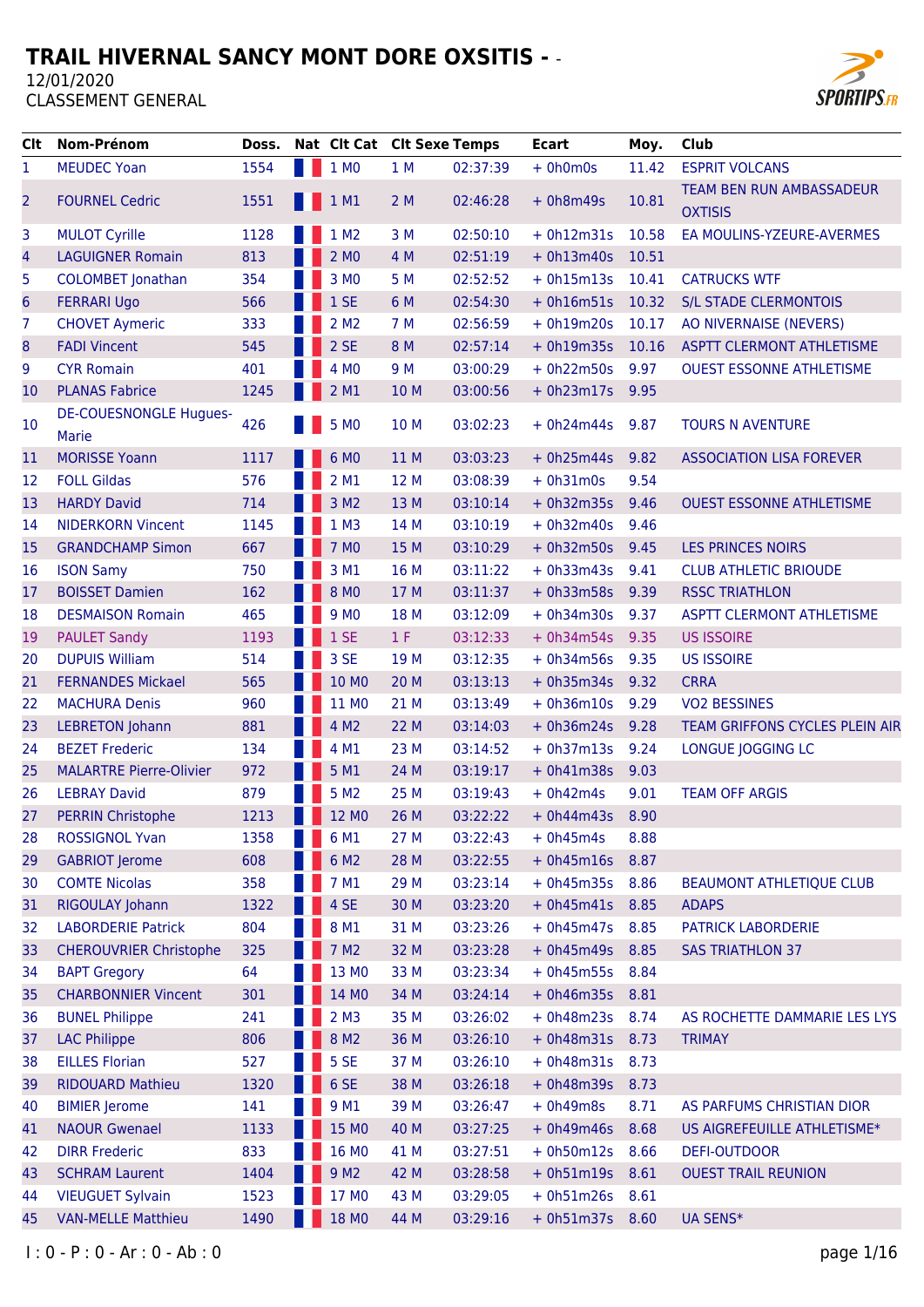

| <b>Clt</b> | Nom-Prénom                      | Doss. | Nat Clt Cat Clt Sexe Temps |      |          | <b>Ecart</b>      | Moy. | Club                                     |
|------------|---------------------------------|-------|----------------------------|------|----------|-------------------|------|------------------------------------------|
| 46         | <b>BEGUIN Yves</b>              | 95    | 3 M3                       | 45 M | 03:29:22 | $+ 0h51m43s$      | 8.60 | <b>ASC BUZANCAIS</b>                     |
| 47         | <b>LONGEON Gaëtan</b>           | 947   | 7 SE                       | 46 M | 03:29:50 | $+ 0h52m11s 8.58$ |      | <b>BORDEAUX ATHLE</b>                    |
| 48         | <b>CULTY Thibaut</b>            | 400   | 10 M2                      | 47 M | 03:30:16 | $+ 0h52m37s$      | 8.56 | <b>ANGERS TRIATHLON</b>                  |
| 49         | <b>CAUSSARIEU Valery</b>        | 279   | 11 M2                      | 48 M | 03:30:35 | $+ 0h52m56s$      | 8.55 | <b>TEAM OFF ARGIS</b>                    |
| 50         | <b>BRUEL Yannick</b>            | 236   | 19 MO                      | 49 M | 03:30:57 | + 0h53m18s 8.53   |      | <b>YTRAC CLUB NATURE</b>                 |
| 51         | <b>GASTON Damien</b>            | 1552  | 20 MO                      | 50 M | 03:31:02 | + 0h53m23s 8.53   |      | <b>YTRAC CLUB NATURE OXSITIS</b>         |
| 52         | PRIVAT Jean                     | 1557  | 21 MO                      | 51 M | 03:31:03 | $+ 0h53m24s 8.53$ |      | <b>YTRAC CLUB NATURE OXSITIS</b>         |
| 53         | <b>PARIS Lionel</b>             | 1182  | $\blacksquare$ 1 M4        | 52 M | 03:31:16 | $+ 0h53m37s 8.52$ |      | ROYAT URBAN TRAIL RUNNING<br><b>CLUB</b> |
| 54         | COTTET-DUMOULIN Jean-<br>Claude | 374   | <b>10 M1</b>               | 53 M | 03:31:17 | $+ 0h53m38s$      | 8.52 | ROYAT URBAN TRAIL RUNNING<br><b>CLUB</b> |
| 55         | <b>CARAKOS Alexis</b>           | 155   | 12 M2                      | 54 M | 03:31:19 | $+ 0h53m40s$      | 8.52 | <b>CULTU RAIDS CONCEPT</b>               |
| 56         | <b>BOURGOIN Gilles</b>          | 208   | 13 M2                      | 55 M | 03:31:23 | $+ 0h53m44s$      | 8.52 | KIKOUROU / RUNNERS D O                   |
| 57         | <b>LATTEUX Vincent</b>          | 837   | 11 M1                      | 56 M | 03:31:39 | $+ 0h54m0s$       | 8.51 |                                          |
| 58         | <b>FUSEAU Ludovic</b>           | 606   | 8 SE                       | 57 M | 03:31:46 | $+ 0h54m7s$       | 8.50 | <b>LES RUN ARS</b>                       |
| 59         | <b>XAVIER Thibaut</b>           | 1544  | 14 M2                      | 58 M | 03:31:48 | $+ 0h54m9s$       | 8.50 | <b>DEFI-OUTDOOR</b>                      |
| 60         | <b>BATUT Aurelien</b>           | 83    | 22 MO                      | 59 M | 03:32:28 | $+ 0h54m49s$      | 8.47 | <b>ROULE TA BOS</b>                      |
| 61         | <b>CHANDES Sebastien</b>        | 298   | 12 M1                      | 60 M | 03:32:32 | $+ 0h54m53s$      | 8.47 | <b>VELAY ATHLETISME</b>                  |
| 62         | <b>PRAS Maxime</b>              | 1278  | 9 SE                       | 61 M | 03:32:46 | $+ 0h55m7s$       | 8.46 |                                          |
| 63         | <b>SCHMITT Chloe</b>            | 1402  | 2 SE                       | 2F   | 03:33:13 | $+ 0h55m34s$      | 8.44 |                                          |
| 64         | <b>LIORIT Valery</b>            | 944   | 15 M2                      | 62 M | 03:34:37 | $+ 0h56m58s$      | 8.39 | <b>TEAM GC</b>                           |
| 65         | <b>LATONNELLE Richard</b>       | 836   | 16 M2                      | 63 M | 03:34:42 | $+ 0h57m3s$       | 8.38 | <b>USA CAISSE DES DEPOTS</b><br>(ANGERS) |
| 66         | <b>SLEZACK Stephane</b>         | 1425  | 13 M1                      | 64 M | 03:35:08 | $+ 0h57m29s$      | 8.37 | <b>UA SENS*</b>                          |
| 67         | <b>DOSSO Etienne</b>            | 482   | 23 MO                      | 65 M | 03:35:17 | $+ 0h57m38s$      | 8.36 | S/L JS COULAINES                         |
| 68         | <b>VEYSSEYRE Baptiste</b>       | 1517  | <b>10 SE</b>               | 66 M | 03:35:47 | $+ 0h58m8s$       | 8.34 | <b>OSB</b>                               |
| 69         | <b>JOUAN Timothee</b>           | 775   | 11 SE                      | 67 M | 03:36:00 | $+ 0h58m21s$      | 8.33 | RAID CENTRALESUPELEC                     |
| 70         | <b>HENOT Florian</b>            | 720   | <b>12 SE</b>               | 68 M | 03:36:00 | $+ 0h58m21s$      | 8.33 | RAID CENTRALESUPELEC                     |
| 71         | <b>GENDRON Fred</b>             | 637   | 17 M2                      | 69 M | 03:36:22 | + 0h58m43s 8.32   |      | <b>ENEDIS</b>                            |
| 72         | <b>MELLON Magali</b>            | 962   | 3 SE                       | 3F   | 03:36:22 | + 0h58m43s 8.32   |      | RAID CENTRALESUPELEC                     |
| 73         | <b>RODRIGUES Richard</b>        | 1348  | 24 MO                      | 70 M | 03:36:29 | $+ 0h58m50s$      | 8.32 |                                          |
| 74         | PEYREFITTE Pierre-Alain         | 1224  | 14 M1                      | 71 M | 03:36:33 | $+ 0h58m54s$      | 8.31 | <b>AS LEVES</b>                          |
| 75         | <b>SAINTE-LIVRADE Romain</b>    | 1559  | 13 SE                      | 72 M | 03:36:56 | + 0h59m17s 8.30   |      |                                          |
| 76         | <b>BEAUFILS Yohan</b>           | 88    | 15 M1                      | 73 M | 03:37:19 | $+ 0h59m40s$      | 8.28 | LES LIONS CHATELLERAUDAIS                |
| 77         | <b>ROBERT Gregory</b>           | 1331  | 16 M1                      | 74 M | 03:38:03 | $+1h0m24s$        | 8.26 |                                          |
| 78         | <b>LAURENT Nicolas</b>          | 844   | <b>14 SE</b>               | 75 M | 03:38:13 | $+1h0m34s$        | 8.25 | LES LIONS CHATELLERAUDAIS                |
| 79         | <b>HUMEAU Antoine</b>           | 745   | 2 M4                       | 76 M | 03:38:36 | $+1h0m57s$        | 8.23 | <b>USA CAISSE DES DEPOTS</b><br>(ANGERS) |
| 80         | <b>JOUBERT Anthony</b>          | 776   | 25 MO                      | 77 M | 03:39:05 | $+1h1m26s$        | 8.22 | <b>TEAM DOC</b>                          |
| 81         | <b>ROUX Christophe</b>          | 1373  | 17 M1                      | 78 M | 03:39:17 | $+1h1m38s$        | 8.21 | <b>LES PRINCES NOIRS</b>                 |
| 82         | <b>COQUERIE Pierre</b>          | 363   | <b>15 SE</b>               | 79 M | 03:39:23 | $+1h1m44s$        | 8.21 | LOIRE ENDURANCE ATHLETISME               |
| 83         | <b>BALLANSAT Ludovic</b>        | 62    | 4 M3                       | 80 M | 03:39:24 | $+1h1m45s$        | 8.20 | <b>AS RABAJOU</b>                        |
| 84         | <b>VRIGNON David</b>            | 1539  | 5 M3                       | 81 M | 03:39:25 | $+1h1m46s$        | 8.20 |                                          |
| 85         | <b>PARIS Remi</b>               | 1181  | <b>16 SE</b>               | 82 M | 03:40:11 | $+1h2m32s$        | 8.18 | LES FURETS D EIFFAGE                     |
| 86         | <b>CAHUET Christophe</b>        | 253   | 18 M1                      | 83 M | 03:40:40 | $+1h3m1s$         | 8.16 | <b>XCTR</b>                              |
| 87         | <b>HEMARD Frederic</b>          | 717   | 19 M1                      | 84 M | 03:40:49 | $+1h3m10s$        | 8.15 |                                          |
| 88         | <b>BEUCHER Nicolas</b>          | 130   | 26 MO                      | 85 M | 03:41:12 | $+1h3m33s$        | 8.14 | ATHLETISME SARTHE LOIR 72                |
| 89         | <b>MAUDET Philippe</b>          | 1043  | 3 M4                       | 86 M | 03:41:25 | $+1h3m46s$        | 8.13 | <b>VILLANDRY CAP NATURE</b>              |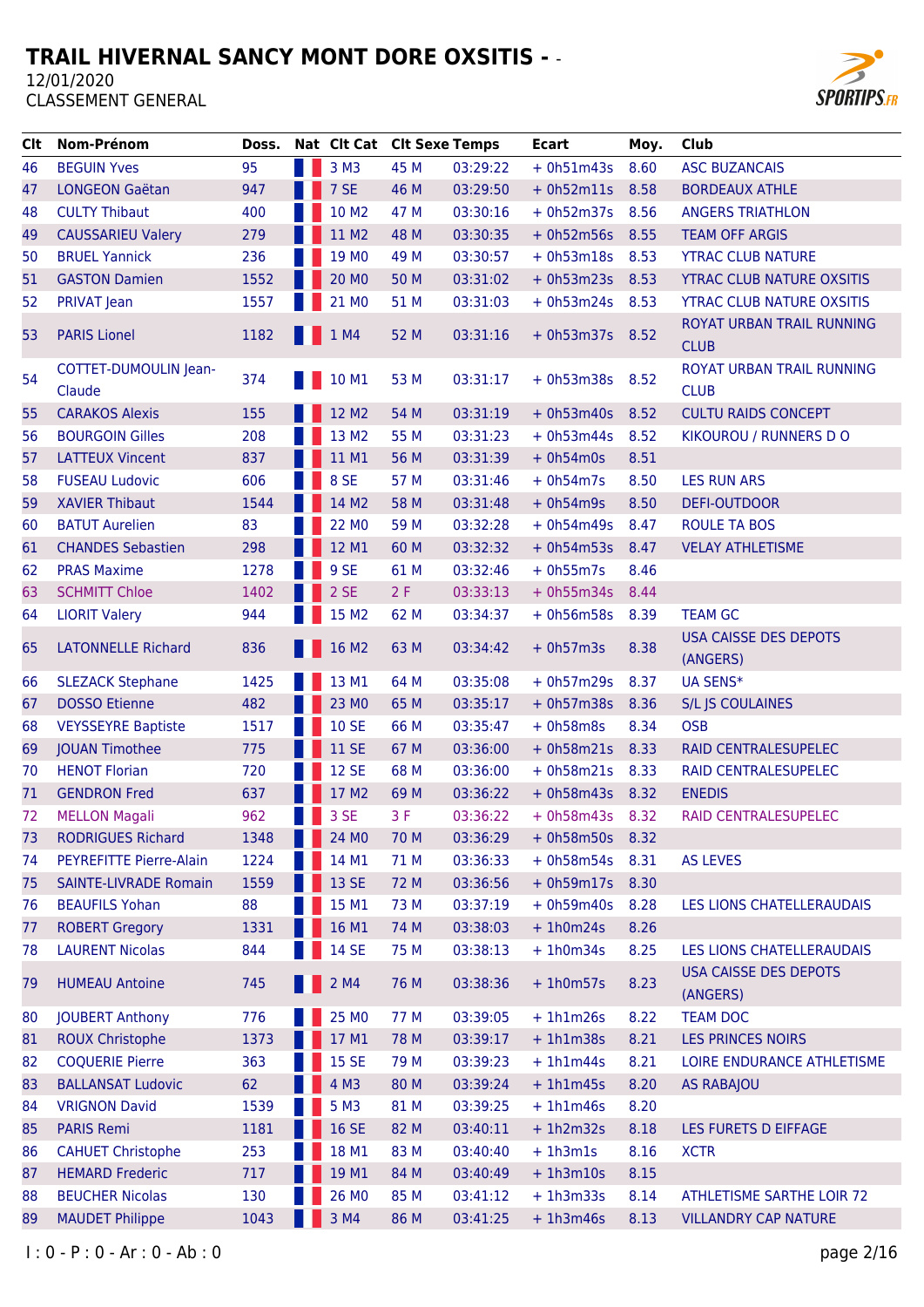

| <b>Clt</b> | Nom-Prénom                | Doss. | Nat Clt Cat Clt Sexe Temps |       |          | <b>Ecart</b> | Moy. | Club                                                  |
|------------|---------------------------|-------|----------------------------|-------|----------|--------------|------|-------------------------------------------------------|
| 90         | <b>BRETON Jean-Marie</b>  | 223   | 6 M3                       | 87 M  | 03:41:29 | $+ 1h3m50s$  | 8.13 |                                                       |
| 91         | <b>GRANDON Thibault</b>   | 668   | <b>17 SE</b>               | 88 M  | 03:41:29 | $+1h3m50s$   | 8.13 |                                                       |
| 92         | <b>BOUCHET Yoann</b>      | 191   | 20 M1                      | 89 M  | 03:41:32 | $+1h3m53s$   | 8.13 | <b>ASSOCIATION SPORTIVE TRI</b><br><b>GENDARMERIE</b> |
| 93         | <b>COURTEIX Alexandre</b> | 384   | 27 MO                      | 90 M  | 03:41:51 | $+1h4m12s$   | 8.11 | <b>CHAINGY SPORT NATURE</b>                           |
| 94         | <b>MOUZET Laurent</b>     | 1127  | 7 M3                       | 91 M  | 03:41:56 | $+1h4m17s$   | 8.11 | <b>CJF</b>                                            |
| 95         | <b>HACAN Antonin</b>      | 705   | <b>18 SE</b>               | 92 M  | 03:41:58 | $+1h4m19s$   | 8.11 |                                                       |
| 96         | <b>BROSSET Nicolas</b>    | 231   | <b>19 SE</b>               | 93 M  | 03:42:04 | $+1h4m25s$   | 8.11 |                                                       |
| 97         | <b>LORIC</b> Jeremy       | 952   | <b>20 SE</b>               | 94 M  | 03:42:48 | $+1h5m9s$    | 8.08 | <b>MOULINS VANNES</b>                                 |
| 98         | <b>MENANTEAU Herve</b>    | 1063  | 21 M1                      | 95 M  | 03:42:57 | $+1h5m18s$   | 8.07 |                                                       |
| 99         | <b>DAVID Michel</b>       | 421   | 4 M4                       | 96 M  | 03:43:01 | $+1h5m22s$   | 8.07 | <b>RUT ROYAT</b>                                      |
| 100        | <b>MOUGEOY Julien</b>     | 1121  | 28 MO                      | 97 M  | 03:43:08 | $+1h5m29s$   | 8.07 | <b>LBCAC</b>                                          |
| 101        | <b>GLAUDY Emmanuelle</b>  | 659   | 1 MO                       | 4 F   | 03:43:14 | $+1h5m35s$   | 8.06 | DE L ELAN POUR RUBEN                                  |
| 102        | <b>ASSIE Fabien</b>       | 36    | <b>21 SE</b>               | 98 M  | 03:43:35 | $+1h5m56s$   | 8.05 |                                                       |
|            | 103 VENOT Alexandre       | 1503  | 22 M1                      | 99 M  | 03:43:41 | $+1h6m2s$    | 8.05 | <b>TRAIL SP BLOIS</b>                                 |
| 104        | <b>MANDON Maxime</b>      | 982   | <b>22 SE</b>               | 100 M | 03:44:06 | $+1h6m27s$   | 8.03 | <b>TEAM PBL</b>                                       |
| 105        | <b>RIBEIRO Cedric</b>     | 172   | 23 M1                      | 101 M | 03:44:09 | $+1h6m30s$   | 8.03 | <b>TEAM LALLIER</b>                                   |
| 106        | <b>CHOUAN Erwan</b>       | 331   | 29 MO                      | 102 M | 03:44:55 | $+1h7m16s$   | 8.00 |                                                       |
| 107        | <b>DEPIETS Jerome</b>     | 457   | 24 M1                      | 103 M | 03:45:21 | $+1h7m42s$   | 7.99 | <b>DEFI-OUTDOOR</b>                                   |
|            | 108 VERLYNDE Yann         | 1507  | 25 M1                      | 104 M | 03:46:19 | $+1h8m40s$   | 7.95 | AS BANQUE DE FRANCE                                   |
|            | 109 AERNOUT Richard       | 5     | 18 M2                      | 105 M | 03:46:19 | $+1h8m40s$   | 7.95 | AS BANQUE DE FRANCE                                   |
| 110        | <b>KARR Lionel</b>        | 796   | 19 M <sub>2</sub>          | 106 M | 03:46:32 | $+1h8m53s$   | 7.95 |                                                       |
| 111        | <b>COUSIN Enrique</b>     | 388   | 23 SE                      | 107 M | 03:47:03 | $+1h9m24s$   | 7.93 | <b>SOJASUN AVENTURE</b>                               |
| 112        | <b>BIEMMI Tiziano</b>     | 1129  | 26 M1                      | 108 M | 03:47:16 | $+1h9m37s$   | 7.92 |                                                       |
| 113 -      | <b>GEFFARD Romain</b>     | 627   | 27 M1                      | 109 M | 03:47:18 | $+1h9m39s$   | 7.92 |                                                       |
| 114        | <b>LANNEAU</b> Julien     | 829   | 30 MO                      | 110 M | 03:47:55 | $+1h10m16s$  | 7.90 | <b>JOGG ESPOIR VIENNE BIATHLON</b>                    |
| 115        | <b>DARNIS Aubry</b>       | 414   | 31 MO                      | 111 M | 03:47:56 | $+1h10m17s$  | 7.90 | <b>JOGG ESPOIR VIENNE BIATHLON</b>                    |
| 116        | <b>MAMET Alexandre</b>    | 977   | <b>24 SE</b>               | 112 M | 03:48:02 | $+1h10m23s$  | 7.89 |                                                       |
| 117        | <b>LAVIE Simon</b>        | 851   | 32 MO                      | 113 M | 03:48:20 | $+1h10m41s$  | 7.88 | <b>JOG 41</b>                                         |
|            | 118 LE-GORBELEC Jeremy    | 863   | 33 MO                      | 114 M | 03:48:37 | $+1h10m58s$  | 7.87 | <b>ASCC RO</b>                                        |
|            | 119 JOLLY Gregory         | 773   | 20 M <sub>2</sub>          | 115 M | 03:48:42 | $+ 1h11m3s$  | 7.87 | TEAM GRIFFONS CYCLES PLEIN AIR                        |
|            | 120 BROSSARD Olivier      | 230   | 8 M3                       | 116 M | 03:48:43 | $+ 1h11m4s$  | 7.87 | TEAM GRIFFONS CYCLES PLEIN AIR                        |
|            | 121 ROUSSEL Laurent       | 1369  | 5 M4                       | 117 M | 03:49:50 | $+1h12m11s$  | 7.83 |                                                       |
|            | 122 RENARD Frederic       | 1312  | 6 M4                       | 118 M | 03:50:00 | $+ 1h12m21s$ | 7.83 | <b>AS LEVES</b>                                       |
|            | 123 VEYSSET Franck        | 1516  | 21 M2                      | 119 M | 03:50:00 | $+ 1h12m21s$ | 7.83 | <b>RCC</b>                                            |
|            | 124 MAZADE Olivier        | 1049  | 22 M <sub>2</sub>          | 120 M | 03:50:07 | $+1h12m28s$  | 7.82 |                                                       |
|            | 125 AUVRAY Clement        | 52    | 34 MO                      | 121 M | 03:51:13 | $+ 1h13m34s$ | 7.79 | <b>AS RABAJOU</b>                                     |
|            | 126 CHOUCROUN Alexis      | 332   | 9 M3                       | 122 M | 03:51:13 | $+ 1h13m34s$ | 7.79 | <b>DEFI-OUTDOOR</b>                                   |
|            | 127 PLEUCHOT Benoit       | 1249  | 25 SE                      | 123 M | 03:51:40 | $+1h14m1s$   | 7.77 | DUN LA TEAM                                           |
|            | 128 DI-NISI Ludovic       | 472   | <b>26 SE</b>               | 124 M | 03:51:41 | $+1h14m2s$   | 7.77 | <b>JARNAC SPORTS</b>                                  |
|            | 129 COMBELLE Diana        | 356   | 1 M1                       | 5F    | 03:51:46 | $+ 1h14m7s$  | 7.77 | RANDO TRAIL MAURIAC                                   |
|            | 130 VIGNEAU Benoit        | 1524  | 35 MO                      | 125 M | 03:51:50 | $+ 1h14m11s$ | 7.76 | <b>GLORIOUS</b>                                       |
|            | 131 ROCARD David          | 1337  | 23 M2                      | 126 M | 03:51:58 | $+ 1h14m19s$ | 7.76 | <b>LES LICORNES</b>                                   |
|            | 132 FORGEARD Laurent      | 579   | 10 M3                      | 127 M | 03:52:13 | $+ 1h14m34s$ | 7.75 | <b>AS RABAJOU</b>                                     |
|            | 133 GAUTHIER Jerome       | 622   | 24 M2                      | 128 M | 03:52:22 | $+ 1h14m43s$ | 7.75 | <b>AS EFFIAT</b>                                      |
| 134        | <b>URIE Ruddy</b>         | 1484  | 25 M2                      | 129 M | 03:52:48 | $+1h15m9s$   | 7.73 | <b>CA BREZOLLES</b>                                   |
|            | 135 SOULAS Rejane         | 1561  | 1 M3                       | 6 F   | 03:53:03 | $+ 1h15m24s$ | 7.72 | <b>TEAM BEN RUN AMBASSADEUR</b><br><b>OXTISIS</b>     |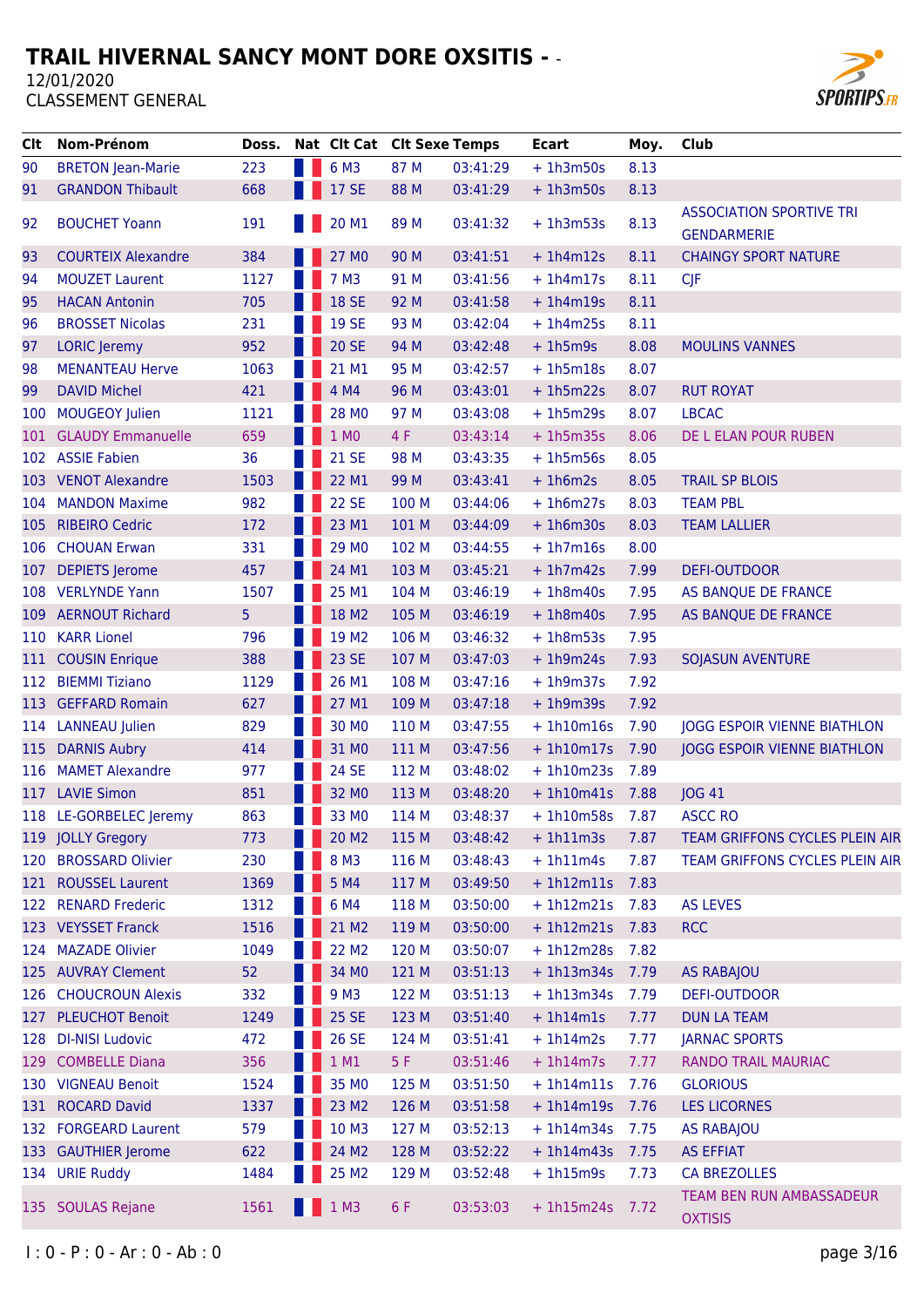

| Clt | Nom-Prénom                 | Doss. | Nat Clt Cat Clt Sexe Temps |       |          | <b>Ecart</b>    | Moy. | Club                                                  |
|-----|----------------------------|-------|----------------------------|-------|----------|-----------------|------|-------------------------------------------------------|
|     | 136 VERDAGUER Joaquil      | 1505  | 27 SE                      | 130 M | 03:53:04 | $+1h15m25s$     | 7.72 |                                                       |
| 137 | DAVID-BOURASSEAU David     | 422   | 28 M1                      | 131 M | 03:53:50 | $+1h16m11s$     | 7.70 | LES <sub>3B</sub>                                     |
| 138 | <b>BUSSON Stephane</b>     | 245   | 29 M1                      | 132 M | 03:53:51 | $+1h16m12s$     | 7.70 | <b>TEAM MMP</b>                                       |
|     | 139 AUGE Roxanne           | 46    | 4 SE                       | 7F    | 03:53:53 | $+1h16m14s$     | 7.70 | <b>DEFI-OUTDOOR</b>                                   |
| 140 | <b>BETTE Virginie</b>      | 129   | 2 M1                       | 8F    | 03:53:54 | $+1h16m15s$     | 7.70 | <b>DEFI-OUTDOOR</b>                                   |
|     | 141 ROUAULT Lucile         | 1364  | 5 SE                       | 9F    | 03:53:55 | $+1h16m16s$     | 7.70 | <b>CTRC</b>                                           |
| 142 | <b>BERGER Clement</b>      | 107   | <b>28 SE</b>               | 133 M | 03:53:55 | $+1h16m16s$     | 7.70 | <b>GRAND ANGOULEME ATHLETISME</b>                     |
| 143 | <b>CELLIER Denis</b>       | 283   | <b>29 SE</b>               | 134 M | 03:54:19 | $+1h16m40s$     | 7.68 | <b>CLUB DE COURSE IPA</b>                             |
| 144 | <b>PILET Yannick</b>       | 1234  | 26 M2                      | 135 M | 03:54:35 | $+1h16m56s$     | 7.67 | <b>VSF</b>                                            |
| 145 | <b>HALARD Aurelien</b>     | 707   | 36 MO                      | 136 M | 03:54:36 | $+1h16m57s$     | 7.67 |                                                       |
| 146 | <b>BONNET Marion</b>       | 175   | 6 SE                       | 10F   | 03:54:47 | $+1h17m8s$      | 7.67 |                                                       |
| 147 | <b>RIANDIERE Fabien</b>    | 1318  | 30 M1                      | 137 M | 03:54:52 | $+1h17m13s$     | 7.66 |                                                       |
| 148 | <b>CHALMEL David</b>       | 293   | 27 M2                      | 138 M | 03:55:08 | $+1h17m29s$     | 7.66 | <b>CHAINGY SPORT NATURE</b>                           |
| 149 | <b>MARTINEZ Sebastien</b>  | 1026  | 28 M2                      | 139 M | 03:55:52 | $+1h18m13s$     | 7.63 |                                                       |
| 150 | <b>TABARY Stephane</b>     | 1441  | 11 M3                      | 140 M | 03:55:52 | $+1h18m13s$     | 7.63 | <b>BLAIREAUX TEAM</b>                                 |
| 151 | <b>DEREPPER David</b>      | 460   | 31 M1                      | 141 M | 03:55:52 | $+1h18m13s$     | 7.63 |                                                       |
| 152 | <b>VAUGEOIS Eric</b>       | 1500  | 12 M3                      | 142 M | 03:55:54 | $+1h18m15s$     | 7.63 | <b>TOUT CHAILLES COURT</b>                            |
| 153 | <b>SANCHIS Davy</b>        | 1388  | 32 M1                      | 143 M | 03:55:54 | $+1h18m15s$     | 7.63 | <b>TCC</b>                                            |
| 154 | <b>MINARD Marie-Pierre</b> | 1088  | 7 SE                       | 11F   | 03:56:02 | $+1h18m23s$     | 7.63 | <b>DUN LA TEAM</b>                                    |
|     | <b>155 SIMONET Nicolas</b> | 1423  | 29 M <sub>2</sub>          | 144 M | 03:56:07 | $+1h18m28s$     | 7.62 |                                                       |
| 156 | <b>GUEMENE Daniel</b>      | 684   | 1 M <sub>5</sub>           | 145 M | 03:56:33 | $+ 1h18m54s$    | 7.61 |                                                       |
| 157 | <b>MUNSCH Thibaut</b>      | 1463  | 30 SE                      | 146 M | 03:56:34 | $+1h18m55s$     | 7.61 |                                                       |
| 158 | <b>CAILLARD Vincent</b>    | 254   | 37 MO                      | 147 M | 03:56:54 | $+1h19m15s$     | 7.60 |                                                       |
| 159 | <b>MILLERIOUX Yoann</b>    | 1085  | 31 SE                      | 148 M | 03:56:58 | $+1h19m19s$     | 7.60 | <b>MOULINS VANNES</b>                                 |
| 160 | <b>BROUARD Laurent</b>     | 1314  | 13 M3                      | 149 M | 03:57:08 | $+1h19m29s$     | 7.59 | <b>ASA DU BERRY</b>                                   |
| 161 | <b>COUTANT Yann</b>        | 390   | 33 M1                      | 150 M | 03:57:21 | $+1h19m42s$     | 7.58 | LES MOLLETS DE GATINES                                |
| 162 | <b>JALABER Pierrig</b>     | 756   | 34 M1                      | 151 M | 03:57:30 | $+1h19m51s$     | 7.58 | TEAM GRIFFONS CYCLES PLEIN AIR                        |
| 163 | <b>GIACOTTI Gregory</b>    | 647   | 35 M1                      | 152 M | 03:57:33 | $+1h19m54s$     | 7.58 | <b>LES LENTS ABRAYSIENS</b>                           |
|     | 164 FOURMONT Claude        | 590   | 14 M3                      | 153 M | 03:57:45 | $+1h20m6s$      | 7.57 | <b>VS LA FERTE BERNARD</b>                            |
| 165 | <b>NIVERT Michael</b>      | 1146  | 38 MO                      | 154 M | 03:57:51 | $+1h20m12s$     | 7.57 | <b>MAUVES ATTITUDES RUNNING &amp;</b><br><b>TRAIL</b> |
| 166 | <b>SAUDEAU Anthony</b>     | 1392  | 30 M2                      | 155 M | 03:57:55 | $+1h20m16s$     | 7.57 | LOIRE ENDURANCE ATHLETISME                            |
| 167 | <b>FURPHY David</b>        | 605   | 36 M1                      | 156 M | 03:57:55 | $+1h20m16s$     | 7.57 | LOIRE ENDURANCE ATHLETISME                            |
| 168 | <b>CORABOEUF Simon</b>     | 365   | 37 M1                      | 157 M | 03:57:59 | $+ 1h20m20s$    | 7.56 | LES BOUGNATS ANGEVINS                                 |
| 169 | <b>BOISSON Yohann</b>      | 165   | 31 M2                      | 158 M | 03:58:02 | $+1h20m23s$     | 7.56 | <b>CHALONNES OLYMPIQUE SPORT</b>                      |
| 170 | <b>HERMENIER Philippe</b>  | 726   | 7 M4                       | 159 M | 03:58:02 | $+1h20m23s$     | 7.56 | AS SAINT-SYLVAIN D ANJOU                              |
| 171 | <b>DILMI</b> Jean-Philippe | 476   | 32 M <sub>2</sub>          | 160 M | 03:58:21 | $+ 1h20m42s$    | 7.55 |                                                       |
| 172 | <b>MELCHIOR Gregory</b>    | 1058  | 33 M2                      | 161 M | 03:58:29 | $+1h20m50s$     | 7.55 | <b>RSSC TRIATHLON</b>                                 |
| 173 | <b>MARZIOU Guillaume</b>   | 1029  | 39 MO                      | 162 M | 03:58:31 | $+ 1h20m52s$    | 7.55 | <b>SP CHATEAUDUN</b>                                  |
| 174 | <b>LEGALL Julien</b>       | 890   | 32 SE                      | 163 M | 03:58:31 | $+1h20m52s$     | 7.55 | <b>RSSC TRIATHLON</b>                                 |
| 175 | <b>MESQUITA Philippe</b>   | 1073  | 38 M1                      | 164 M | 03:58:35 | $+1h20m56s$     | 7.55 | <b>TEAM OFF ARGIS</b>                                 |
| 176 | <b>LEROY Cyril</b>         | 923   | 39 M1                      | 165 M | 03:58:36 | $+ 1h20m57s$    | 7.54 | <b>TEAM OFF ARGIS</b>                                 |
| 177 | <b>PEIGNOT Julien</b>      | 1195  | 40 MO                      | 166 M | 03:59:16 | $+1h21m37s$     | 7.52 | <b>ALVERNIA SPORT NATURE</b>                          |
| 178 | <b>BOUQUET Gregory</b>     | 202   | 41 MO                      | 167 M | 03:59:18 | $+ 1h21m39s$    | 7.52 | <b>ALVERNIA SPORT NATURE</b>                          |
| 179 | <b>JALLON Remi</b>         | 759   | 42 MO                      | 168 M | 03:59:51 | $+1h22m12s$     | 7.51 | <b>CLERMONT RUNNING COMPANY</b>                       |
| 180 | <b>MORONVAL Christophe</b> | 1118  | 40 M1                      | 169 M | 04:00:36 | $+ 1h22m57s$    | 7.48 | <b>MDS 2020</b>                                       |
| 181 | <b>GELINEAU Beatrice</b>   | 633   | 3 M1                       | 12 F  | 04:00:55 | $+1h23m16s$     | 7.47 | LOIRE ENDURANCE ATHLETISME                            |
|     | 182 BACONNET Rodolphe      | 59    | 43 MO                      | 170 M | 04:00:56 | + 1h23m17s 7.47 |      |                                                       |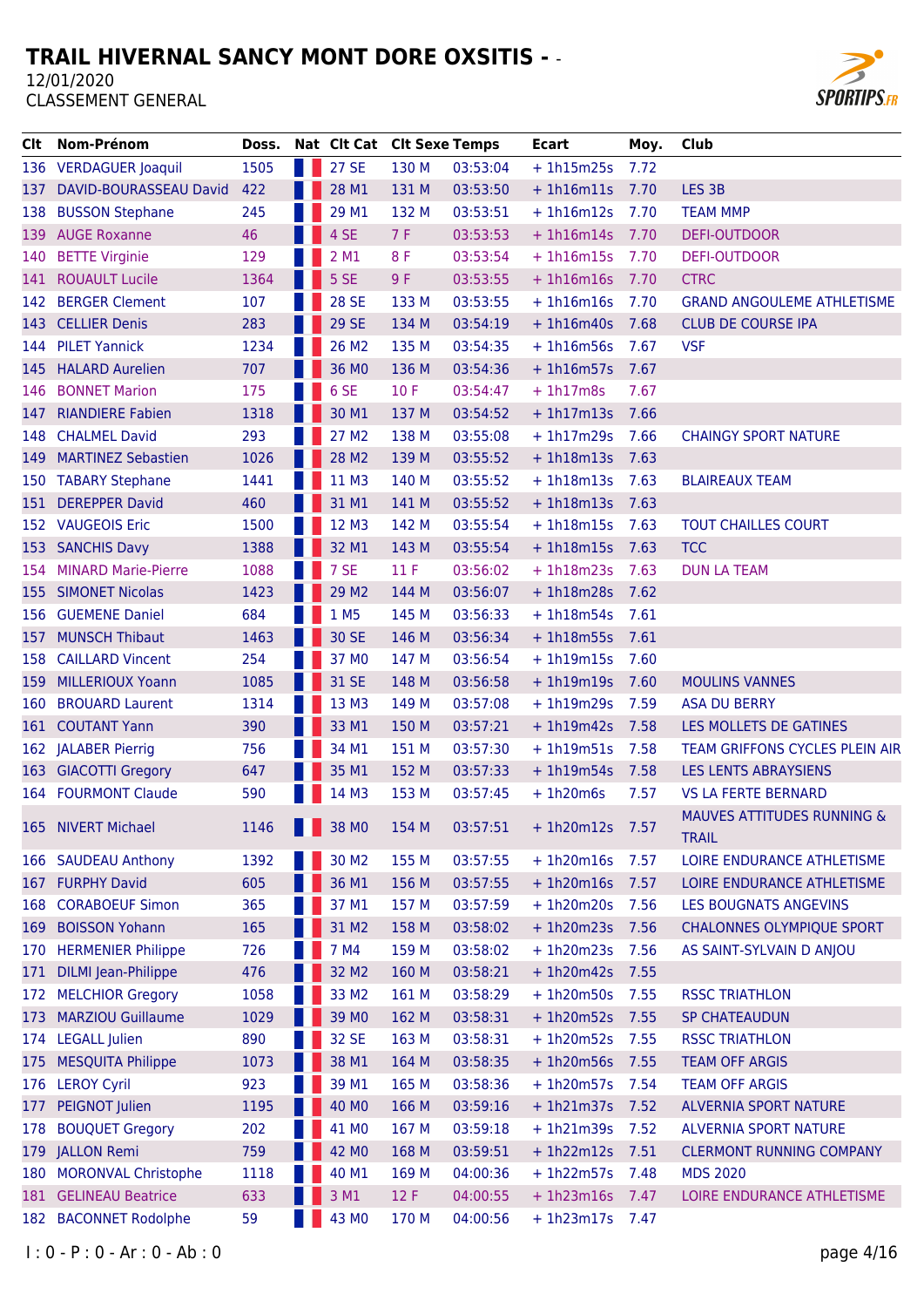

| Clt   | Nom-Prénom                     | Doss. | Nat Clt Cat Clt Sexe Temps |       |          | <b>Ecart</b>      | Moy. | Club                        |
|-------|--------------------------------|-------|----------------------------|-------|----------|-------------------|------|-----------------------------|
|       | 183 GRYSELEYN Virginie         | 680   | 1 M2                       | 13 F  | 04:01:05 | $+1h23m26s$       | 7.47 | <b>PSN</b>                  |
| 184   | <b>BALLEY Sebastien</b>        | 63    | 41 M1                      | 171 M | 04:01:20 | $+1h23m41s$       | 7.46 |                             |
| 185   | <b>PIPARD Gregory</b>          | 1240  | 42 M1                      | 172 M | 04:01:36 | $+1h23m57s$       | 7.45 | LA FLECHE TRIATHLON         |
| 186   | <b>MIGNARD Jerome</b>          | 1083  | 34 M2                      | 173 M | 04:01:55 | $+1h24m16s$       | 7.44 | <b>SA THIERS</b>            |
| 187   | <b>DEBRIENNE Alexis</b>        | 434   | 33 SE                      | 174 M | 04:01:55 | $+1h24m16s$       | 7.44 | <b>SA THIERS</b>            |
|       | 188 VISBECQ Cedric             | 1534  | 43 M1                      | 175 M | 04:02:00 | $+1h24m21s$       | 7.44 | LES ULTIMES RUNNERS         |
| 189   | <b>BOIRON Mickaël</b>          | 159   | 44 MO                      | 176 M | 04:02:06 | $+1h24m27s$       | 7.44 | URBAN RUNNER ARCACHON       |
| 190   | <b>ECHEVIN Cyriaque</b>        | 525   | 45 MO                      | 177 M | 04:02:20 | $+1h24m41s$       | 7.43 | <b>RUNNING ADDICT</b>       |
|       | 191 SIMONNEAU Tony             | 338   | 44 M1                      | 178 M | 04:02:26 | $+1h24m47s$       | 7.43 |                             |
| 192   | <b>MASSON Audrey</b>           | 1033  | 4 M1                       | 14 F  | 04:02:30 | $+1h24m51s$       | 7.42 | <b>RUN ARS</b>              |
| 193   | <b>BOULEAUX Patrick</b>        | 199   | 35 M2                      | 179 M | 04:02:39 | $+1h25m0s$        | 7.42 | <b>J AIME COURIR</b>        |
|       | 194 VINCENT-GENOD Violaine     | 1529  | 8 SE                       | 15 F  | 04:02:40 | $+1h25m1s$        | 7.42 |                             |
| 195   | <b>GEOFFROY Sebastien</b>      | 1406  | 34 SE                      | 180 M | 04:02:44 | $+1h25m5s$        | 7.42 |                             |
| 196   | <b>CHAMBORD Arnaud</b>         | 296   | 36 M2                      | 181 M | 04:03:34 | $+1h25m55s$       | 7.39 | <b>RUNNING TESSOUALLAIS</b> |
| 197   | <b>MARY Laurent</b>            | 1028  | 45 M1                      | 182 M | 04:04:06 | $+1h26m27s$       | 7.37 | LES BOUGNATS ANGEVINS       |
|       | 198 BERNARD Franck             | 111   | 37 M2                      | 183 M | 04:04:26 | $+1h26m47s$       | 7.36 | <b>DEFI-OUTDOOR</b>         |
| 199   | <b>JOLLIET Stephane</b>        | 772   | 38 M2                      | 184 M | 04:04:28 | $+1h26m49s$       | 7.36 | <b>AS RABAJOU</b>           |
|       | 200 PETITEAU Cyril             | 1220  | 46 M1                      | 185 M | 04:04:48 | $+1h27m9s$        | 7.35 | <b>ANGEVIN</b>              |
| 201   | <b>NICOLAS Francois</b>        | 1141  | 35 SE                      | 186 M | 04:04:54 | $+1h27m15s$       | 7.35 |                             |
| 202   | <b>DRAPEAU Flavien</b>         | 490   | 36 SE                      | 187 M | 04:05:18 | $+1h27m39s$       | 7.34 | <b>COURS SON NATURE</b>     |
| 203   | <b>GEORGES Emmanuel</b>        | 1589  | 15 M3                      | 188 M | 04:05:48 | $+1h28m9s$        | 7.32 | <b>SALTA BARTAS</b>         |
|       | 204 JOUBERT Samuel             | 777   | 47 M1                      | 189 M | 04:05:49 | $+1h28m10s$       | 7.32 |                             |
| 205.  | <b>ERDMANN Saskia</b>          | 536   | 5M1                        | 16F   | 04:05:50 | $+1h28m11s$       | 7.32 | LES CHERCHEURS DE SCORE     |
| 206   | <b>GEORGES Laurence</b>        | 640   | 2 M3                       | 17F   | 04:05:51 | $+ 1h28m12s$      | 7.32 | <b>SALTA BARTAS</b>         |
| 207   | <b>FRAYSSINET Marc</b>         | 599   | 16 M3                      | 190 M | 04:06:09 | $+1h28m30s$       | 7.31 | <b>TEAM PIF CAPDENAC</b>    |
| 208   | <b>BRISSET Stephane</b>        | 225   | 17 M3                      | 191 M | 04:06:12 | $+1h28m33s$       | 7.31 | <b>TCC</b>                  |
| 209   | <b>ROCARD Vanessa</b>          | 1338  | 6 M1                       | 18 F  | 04:06:21 | $+1h28m42s$       | 7.31 | <b>LES LICORNES</b>         |
| 210   | <b>MAILLET Xavier</b>          | 968   | 48 M1                      | 192 M | 04:06:39 | $+1h29m0s$        | 7.30 | LIMAGNE-ATHLETES-ENDURANCE  |
|       | 211 ARNAUD Fabrice             | 31    | 39 M2                      | 193 M | 04:06:40 | $+1h29m1s$        | 7.30 | <b>RSSC TRIATHLON</b>       |
|       | 212 MENEGOLI David             | 1065  | 46 MO                      | 194 M | 04:07:16 | $+1h29m37s$       | 7.28 |                             |
| 213   | <b>HERNANDEZ Guillaume</b>     | 727   | 49 M1                      | 195 M | 04:07:23 | $+ 1h29m44s$      | 7.28 | <b>ASPHALTE 94</b>          |
|       | 214 ANDRE-LABORDE Alexandre 20 |       | 37 SE                      | 196 M | 04:07:27 | $+1h29m48s$       | 7.27 |                             |
|       | 215 EQUIPE Thierry             | 534   | 40 M2                      | 197 M | 04:07:33 | $+ 1h29m54s$      | 7.27 | <b>TEAM BEC</b>             |
| 216   | <b>BARBEAU Christophe</b>      | 67    | 8 M4                       | 198 M | 04:07:38 | $+1h29m59s$       | 7.27 | <b>ACIL</b>                 |
| 217   | <b>SIGAUD Emmanuel</b>         | 1420  | 41 M2                      | 199 M | 04:07:51 | $+ 1h30m12s$      | 7.26 |                             |
| 218   | <b>POUCH Christophe</b>        | 1268  | 18 M3                      | 200 M | 04:07:53 | $+ 1h30m14s$      | 7.26 |                             |
| 219   | <b>GUEGNARD Frederic</b>       | 683   | 19 M3                      | 201 M | 04:08:05 | $+1h30m26s$       | 7.26 | <b>CRANOLA TEAM</b>         |
| 220 - | <b>CHABIN Sebastien</b>        | 287   | 42 M <sub>2</sub>          | 202 M | 04:08:20 | $+ 1h30m41s$      | 7.25 |                             |
|       | 221 CHEBILI Hassen             | 322   | 20 M3                      | 203 M | 04:09:33 | $+1h31m54s$       | 7.21 | <b>HEU RUN</b>              |
|       | 222 LEYMONIE Laetitia          | 937   | 2 M2                       | 19F   | 04:09:36 | $+ 1h31m57s$      | 7.21 | RANDO TRAIL MAURIAC         |
| 223.  | <b>RITOU Guillaume</b>         | 1327  | 47 MO                      | 204 M | 04:09:36 | $+ 1h31m57s$      | 7.21 | RANDO TRAIL MAURIAC         |
| 224   | <b>DARCQ Florian</b>           | 412   | 38 SE                      | 205 M | 04:09:39 | $+1h32m0s$        | 7.21 | RANDO TRAIL MAURIAC         |
| 225   | <b>DESVILETTE Sacha</b>        | 469   | 39 SE                      | 206 M | 04:10:26 | $+ 1h32m47s$      | 7.19 | <b>LES TORPILLEURS</b>      |
| 226   | <b>MARCHAND Thibaut</b>        | 995   | 50 M1                      | 207 M | 04:10:51 | $+ 1h33m12s$      | 7.18 | LAE                         |
| 227   | <b>VIDAL Juan</b>              | 1520  | 51 M1                      | 208 M | 04:10:59 | $+ 1h33m20s$      | 7.17 | <b>CROIX-ROUSSE IS BACK</b> |
| 228   | <b>LAMOUREUX Frederic</b>      | 824   | 43 M2                      | 209 M | 04:11:05 | $+1h33m26s$       | 7.17 | <b>LES GIVRESSSS</b>        |
| 229   | <b>CHARBONNEL Vincent</b>      | 300   | 52 M1                      | 210 M | 04:11:14 | $+1h33m35s$       | 7.17 |                             |
| 230   | <b>MOHIB Yann</b>              | 1092  | <b>40 SE</b>               | 211 M | 04:11:16 | $+ 1h33m37s$ 7.16 |      |                             |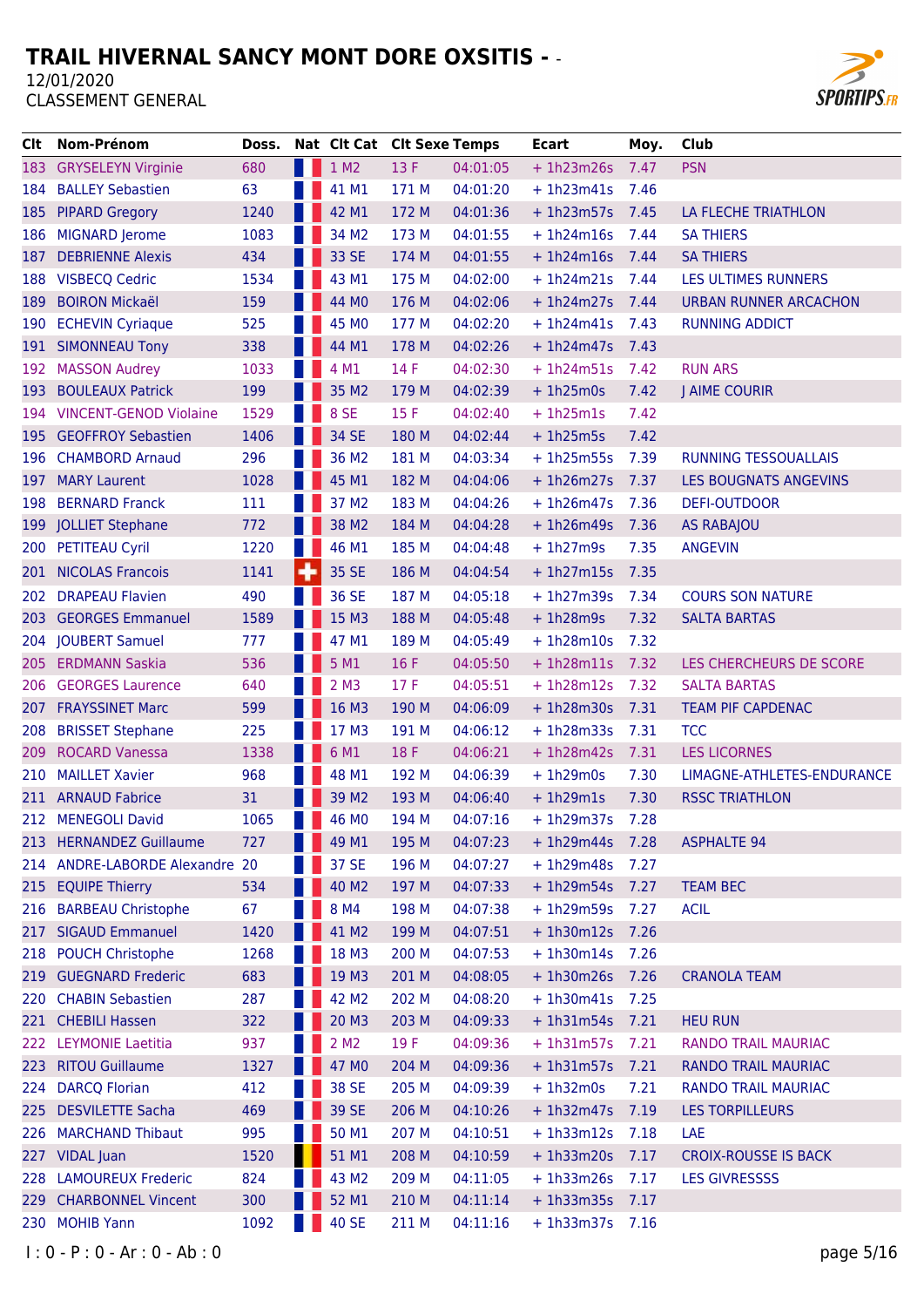

| Clt   | Nom-Prénom                  | Doss. | Nat Clt Cat Clt Sexe Temps |       |          | Ecart             | Moy. | Club                                              |
|-------|-----------------------------|-------|----------------------------|-------|----------|-------------------|------|---------------------------------------------------|
|       | 231 MARTINEZ Olivia         | 1024  | 2 MO                       | 20 F  | 04:11:18 | $+1h33m39s$       | 7.16 | <b>CHU TOURS</b>                                  |
|       | 232 LASCOUX Nicolas         | 834   | 48 MO                      | 212 M | 04:11:19 | $+1h33m40s$       | 7.16 |                                                   |
|       | 233 JATHIERE Francis        | 763   | 21 M3                      | 213 M | 04:11:20 | $+1h33m41s$       | 7.16 | <b>CCHARTRES HANDI RUN</b>                        |
| 234   | <b>BENTOLILA Philippe</b>   | 102   | 9 M4                       | 214 M | 04:11:22 | $+ 1h33m43s$      | 7.16 | <b>FLO EVER</b>                                   |
| 235   | <b>HUMBLOT Gilles</b>       | 743   | 22 M3                      | 215 M | 04:11:26 | $+1h33m47s$       | 7.16 | LIMAGNE-ATHLETES-ENDURANCE                        |
|       | 236 DESMERCIERES Franck     | 466   | 53 M1                      | 216 M | 04:11:42 | $+1h34m3s$        | 7.15 | LIMAGNE-ATHLETES-ENDURANCE                        |
| 237   | <b>DENIS Sebastien</b>      | 455   | 49 MO                      | 217 M | 04:12:08 | $+1h34m29s$       | 7.14 |                                                   |
|       | 238 LEGENDRE Yann           | 891   | 41 SE                      | 218 M | 04:12:32 | $+1h34m53s$       | 7.13 | <b>CHU TOURS</b>                                  |
| 239   | <b>VINOT Sylvain</b>        | 1530  | 23 M3                      | 219 M | 04:12:37 | $+1h34m58s$       | 7.13 |                                                   |
|       | 240 VIOT Mickael            | 1533  | 44 M2                      | 220 M | 04:12:41 | $+1h35m2s$        | 7.12 |                                                   |
|       | 241 PETIT Laurent           | 1219  | 54 M1                      | 221 M | 04:13:07 | $+1h35m28s$       | 7.11 | <b>ESPRIT TRAIL ANJOU</b>                         |
| 242   | <b>HERAUD Patrice</b>       | 722   | 45 M2                      | 222 M | 04:13:38 | $+1h35m59s$       | 7.10 | <b>CHU TOURS</b>                                  |
| 243   | <b>BLANDIN Eric</b>         | 150   | 24 M3                      | 223 M | 04:13:45 | $+1h36m6s$        | 7.09 |                                                   |
| 244 - | <b>FACHINETTI Guillaume</b> | 544   | 50 MO                      | 224 M | 04:13:51 | $+1h36m12s$       | 7.09 | <b>EA MACON</b>                                   |
| 245 - | <b>GENDRE Louis-Adrien</b>  | 634   | 42 SE                      | 225 M | 04:14:18 | $+ 1h36m39s$      | 7.08 | <b>TEAM TRAIL OUZBEK</b>                          |
|       | 246 ROBERT Fabien           | 1334  | 43 SE                      | 226 M | 04:14:27 | $+1h36m48s$       | 7.07 |                                                   |
|       | 247 ARLAUD Bruno            | 30    | 51 MO                      | 227 M | 04:14:33 | $+1h36m54s$       | 7.07 |                                                   |
| 248   | <b>DERVOUT Mickael</b>      | 462   | 52 MO                      | 228 M | 04:14:46 | $+1h37m7s$        | 7.07 |                                                   |
| 249.  | <b>NEVEUX Pascal</b>        | 1136  | 2 M <sub>5</sub>           | 229 M | 04:14:52 | $+1h37m13s$       | 7.06 | <b>US LIFFRE</b>                                  |
| 250   | <b>COQUERIE Adrien</b>      | 364   | 44 SE                      | 230 M | 04:15:13 | $+1h37m34s$       | 7.05 | <b>LOIRE ENDURANCE ATHLETISME</b>                 |
|       | 251 REAUTE Jerome           | 1304  | 46 M2                      | 231 M | 04:15:15 | $+ 1h37m36s$      | 7.05 | <b>LOUVERNE RUNNING</b>                           |
| 252   | <b>LUCAS Alexandre</b>      | 954   | 53 MO                      | 232 M | 04:15:25 | $+1h37m46s$       | 7.05 | <b>GROUPE LEGENDRE</b>                            |
| 253   | <b>COUNORD Nathanael</b>    | 381   | 54 MO                      | 233 M | 04:15:34 | $+1h37m55s$       | 7.04 | SAINT-CERE ATHLETISME CLUB                        |
| 254   | <b>BEGARD Marc</b>          | 94    | 45 SE                      | 234 M | 04:15:48 | $+1h38m9s$        | 7.04 | <b>TEAM DOC</b>                                   |
| 255   | <b>BOIZEAU Jean</b>         | 168   | 25 M3                      | 235 M | 04:15:52 | $+1h38m13s$       | 7.04 | LES COUREURS DU DIMANCHE ET<br><b>JEAN</b>        |
|       | 256 TILMANT Christophe      | 1467  | 55 M1                      | 236 M | 04:16:05 | $+1h38m26s$       | 7.03 | SPORTS SENTIERS AU PAYS DE<br><b>SAUXILLANGES</b> |
| 257.  | <b>MEYER Mickael</b>        | 1077  | 47 M2                      | 237 M | 04:16:10 | $+1h38m31s$       | 7.03 | <b>ROYAT</b>                                      |
|       | 258 DEVAL Leo               | 470   | 55 MO                      | 238 M | 04:16:35 | $+ 1h38m56s$ 7.02 |      | <b>EGT</b>                                        |
| 259   | <b>MAHOT Nicolas</b>        | 966   | 56 M <sub>0</sub>          | 239 M | 04:16:58 | $+1h39m19s$       | 7.01 | <b>FRANCUEIL BY TRAIL</b>                         |
|       | 260 GRASSET Cyril           | 669   | 56 M1                      | 240 M | 04:17:03 | $+ 1h39m24s$      | 7.00 | LES COPAINS DE SAINT O                            |
|       | 261 RACONNAT Julien         | 1291  | 57 MO                      | 241 M | 04:17:09 | $+1h39m30s$       | 7.00 | LES FLAMMES ATHLETIQUES<br><b>CHAMALIERES</b>     |
|       | 262 ESNAULT Morgan          | 540   | 57 M1                      | 242 M | 04:17:16 | $+1h39m37s$       | 7.00 | C CHARTRES HANDIRUN                               |
|       | 263 MOREAU Ludwig           | 1108  | 58 MO                      | 243 M | 04:17:18 | $+1h39m39s$       | 7.00 | LES LAPINS DE SOLOGNE ET DE<br><b>BEAUCE</b>      |
|       | 264 COSNARD Romain          | 372   | 59 MO                      | 244 M | 04:17:20 | $+ 1h39m41s$      | 7.00 | <b>AAEE EPERNON</b>                               |
|       | 265 GELE Frederic           | 632   | 48 M2                      | 245 M | 04:17:24 | $+ 1h39m45s$      | 6.99 | <b>LES FONDUS</b>                                 |
|       | 266 SCHMITT Franck          | 1401  | 26 M3                      | 246 M | 04:17:28 | $+1h39m49s$       | 6.99 | LES LIONS CHATELLERAUDAIS                         |
| 267   | <b>DUDIGNAC Ludovic</b>     | 505   | 49 M2                      | 247 M | 04:17:31 | + 1h39m52s 6.99   |      | DEFI-OUTDOOR                                      |
|       | 268 ARSUFFI Arnaud          | 34    | 46 SE                      | 248 M | 04:17:41 | $+1h40m2s$        | 6.99 | <b>JOGG IN TOURS</b>                              |
| 269   | <b>BAUDUCEL Yoann</b>       | 85    | 60 MO                      | 249 M | 04:18:01 | $+1h40m22s$       | 6.98 | <b>HAPPY TRAIL RUNNERS</b>                        |
|       | 270 FAUCHEUX Rene           | 554   | 50 M2                      | 250 M | 04:18:09 | $+1h40m30s$       | 6.97 | <b>BLAIREAUX TEAM</b>                             |
|       | 271 ANGLADA Emmanuelle      | 23    | 3 MO                       | 21 F  | 04:18:15 | $+1h40m36s$       | 6.97 | TEAM E N B                                        |
| 272   | <b>GOMEZ Cyril</b>          | 663   | 51 M2                      | 251 M | 04:18:34 | $+1h40m55s$       | 6.96 | CO-KM 42 ST JUST LE MARTEL                        |
|       | 273 GAY Justine             | 792   | 1 <sub>ES</sub>            | 22 F  | 04:18:55 | $+ 1h41m16s 6.95$ |      | POITIERS RUNIVERSITY                              |
|       | 274 VETEAU Kevin            | 1515  | 47 SE                      | 252 M | 04:19:13 | $+ 1h41m34s 6.94$ |      |                                                   |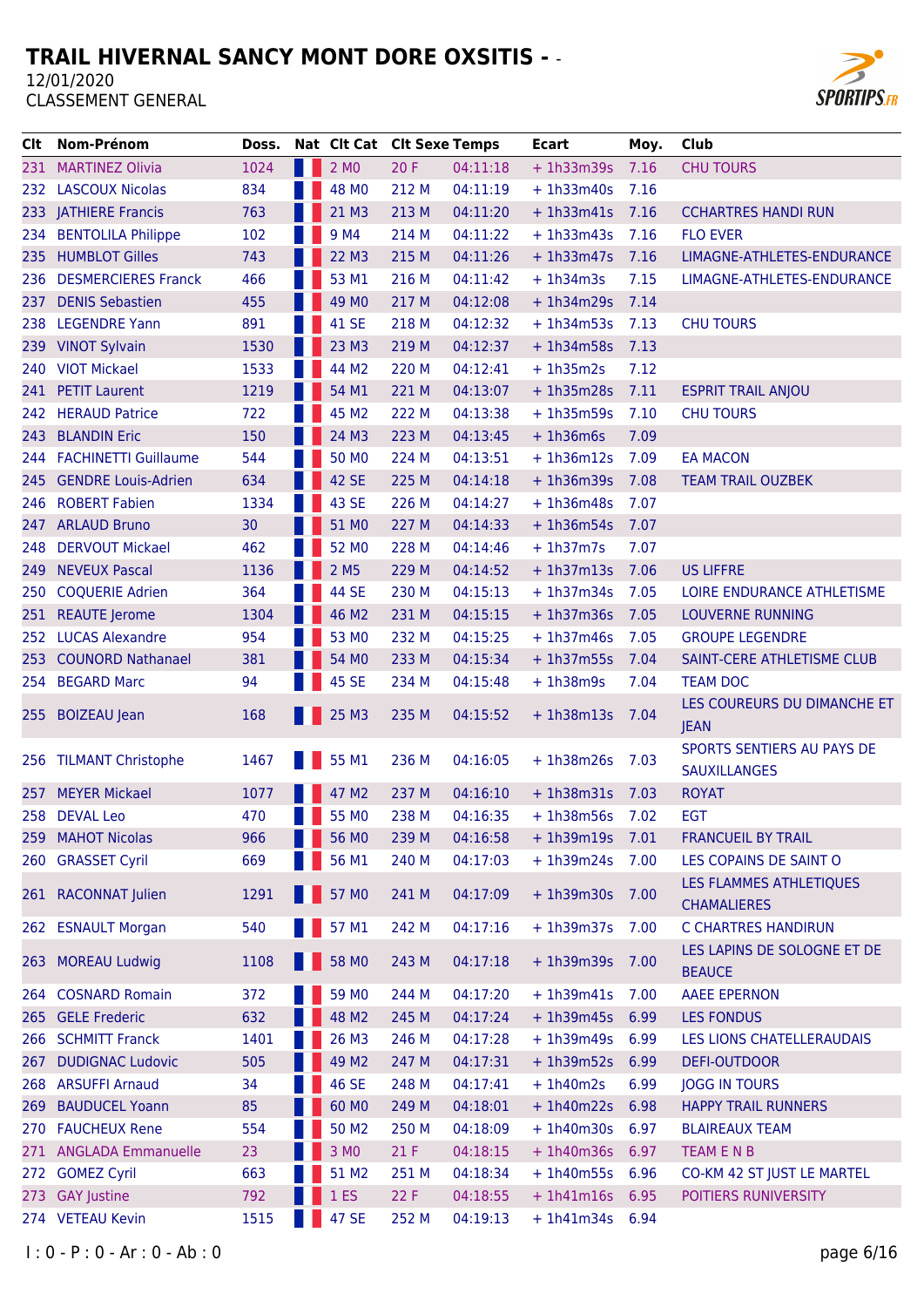

| Clt  | Nom-Prénom                   | Doss. |                                                                                                                                                                                                                                      | Nat Clt Cat Clt Sexe Temps |       |          | <b>Ecart</b>      | Moy. | Club                                          |
|------|------------------------------|-------|--------------------------------------------------------------------------------------------------------------------------------------------------------------------------------------------------------------------------------------|----------------------------|-------|----------|-------------------|------|-----------------------------------------------|
|      | 275 PATRIGEON Olivier        | 1192  |                                                                                                                                                                                                                                      | 61 MO                      | 253 M | 04:19:15 | $+1h41m36s$       | 6.94 | <b>S/L CA VIERZON</b>                         |
| 276  | <b>BARRAT Nathalie</b>       | 73    |                                                                                                                                                                                                                                      | 3 M3                       | 23 F  | 04:19:18 | $+1h41m39s$       | 6.94 |                                               |
| 277  | ROCHOTTE Jerome              | 1344  |                                                                                                                                                                                                                                      | 52 M2                      | 254 M | 04:19:38 | $+1h41m59s$       | 6.93 | <b>OUEST ESSONNE ATHLETISME</b>               |
| 278  | <b>JOASSARD Clement</b>      | 771   |                                                                                                                                                                                                                                      | 48 SE                      | 255 M | 04:20:00 | $+1h42m21s$       | 6.92 | <b>INFOSPORT LOIRET</b>                       |
| 279  | <b>LIGERON Olivier</b>       | 941   |                                                                                                                                                                                                                                      | 62 MO                      | 256 M | 04:20:01 | $+ 1h42m22s$ 6.92 |      | <b>INFOSPORT LOIRET</b>                       |
| 280  | <b>PERSEHAIE Laurent</b>     | 1215  |                                                                                                                                                                                                                                      | 53 M2                      | 257 M | 04:20:11 | $+1h42m32s$       | 6.92 | <b>SOJASUN AVENTURE</b>                       |
| 281  | <b>ROCHET Antoine</b>        | 1592  |                                                                                                                                                                                                                                      | 49 SE                      | 258 M | 04:20:36 | $+1h42m57s$       | 6.91 |                                               |
| 282  | <b>BECAUD Thomas</b>         | 92    |                                                                                                                                                                                                                                      | <b>50 SE</b>               | 259 M | 04:20:38 | $+1h42m59s$       | 6.91 | <b>TEAM DOC</b>                               |
| 283  | <b>GLORIEUX Quentin</b>      | 1591  |                                                                                                                                                                                                                                      | 63 MO                      | 260 M | 04:20:39 | $+1h43m0s$        | 6.91 | SORBONNE UNIVERSITE                           |
| 284  | <b>GEFFARD Thierry</b>       | 628   |                                                                                                                                                                                                                                      | 3 M <sub>5</sub>           | 261 M | 04:20:44 | $+1h43m5s$        | 6.90 | LES CHEVALIERS DE LA SEVRE                    |
| 285  | PERRIN Jean-François         | 1212  |                                                                                                                                                                                                                                      | <b>51 SE</b>               | 262 M | 04:20:46 | $+ 1h43m7s$       | 6.90 |                                               |
| 286  | <b>SEVILLA Stephane</b>      | 1419  |                                                                                                                                                                                                                                      | 54 M2                      | 263 M | 04:20:47 | $+1h43m8s$        | 6.90 | <b>BIBI</b>                                   |
| 287  | <b>RAYMOND Nicolas</b>       | 1301  |                                                                                                                                                                                                                                      | 58 M1                      | 264 M | 04:20:49 | $+1h43m10s$       | 6.90 |                                               |
| 288  | <b>BENAY Ludovic</b>         | 98    |                                                                                                                                                                                                                                      | 64 MO                      | 265 M | 04:20:52 | $+1h43m13s$       | 6.90 | LES TROTTEURS DU PINAIL                       |
| 289  | <b>GUICHARD Pascal</b>       | 692   |                                                                                                                                                                                                                                      | 10 M4                      | 266 M | 04:21:30 | $+1h43m51s$       | 6.88 |                                               |
| 290  | <b>LELARGE Nathalie</b>      | 902   |                                                                                                                                                                                                                                      | 7 M1                       | 24 F  | 04:21:44 | $+1h44m5s$        | 6.88 | <b>TOUT CHAILLES COURT</b>                    |
|      | 291 LELARGE Vincent          | 901   |                                                                                                                                                                                                                                      | 55 M2                      | 267 M | 04:21:45 | $+1h44m6s$        | 6.88 | <b>TOUT CHAILLES COURT</b>                    |
| 292  | <b>DUPAS Janic</b>           | 509   |                                                                                                                                                                                                                                      | 65 MO                      | 268 M | 04:21:59 | $+1h44m20s$       | 6.87 | <b>MARATHON DU PERCHE</b><br><b>VENDOMOIS</b> |
| 293. | <b>VAUDELLE Denis</b>        | 1498  |                                                                                                                                                                                                                                      | 27 M3                      | 269 M | 04:22:06 | $+1h44m27s$       | 6.87 | LOIRE ENDURANCE ATHLETISME                    |
| 294  | <b>COUDERT Loic</b>          | 376   |                                                                                                                                                                                                                                      | 66 MO                      | 270 M | 04:22:14 | $+1h44m35s$       | 6.86 | TEAM TRAIL BANNIS DU RUGBY                    |
| 295  | <b>BOUISSIERE Vivien</b>     | 368   |                                                                                                                                                                                                                                      | <b>52 SE</b>               | 271 M | 04:22:20 | $+1h44m41s$       | 6.86 |                                               |
| 296  | <b>COURTEL Manuel</b>        | 386   |                                                                                                                                                                                                                                      | 67 MO                      | 272 M | 04:22:21 | $+1h44m42s$       | 6.86 | <b>LES FONDUS</b>                             |
| 297  | <b>MAUZAT Jean-Pierre</b>    | 1047  |                                                                                                                                                                                                                                      | 1 M7                       | 273 M | 04:22:32 | $+1h44m53s$       | 6.86 | <b>RUNNING CLUB ARPAJON</b>                   |
| 298  | <b>FAUBRY Benjamin</b>       | 551   |                                                                                                                                                                                                                                      | 53 SE                      | 274 M | 04:23:14 | $+1h45m35s$       | 6.84 | RAID CENTRALESUPELEC                          |
| 299  | <b>SABATIER Paul</b>         | 1379  |                                                                                                                                                                                                                                      | 68 MO                      | 275 M | 04:23:16 | $+1h45m37s$       | 6.84 | <b>SNC86</b>                                  |
| 300  | <b>JOYEUX Emilie</b>         | 780   |                                                                                                                                                                                                                                      | 4 MO                       | 25 F  | 04:23:17 | $+1h45m38s$       | 6.84 |                                               |
|      | 301 JOYEUX Mickaël           | 781   |                                                                                                                                                                                                                                      | 59 M1                      | 276 M | 04:23:17 | $+1h45m38s$       | 6.84 |                                               |
|      | 302 HOUDEMONT Jean-Pierre    | 735   |                                                                                                                                                                                                                                      | 4 M <sub>5</sub>           | 277 M | 04:23:41 | $+1h46m2s$        | 6.83 | <b>ASA DU BERRY</b>                           |
|      | 303 HUE Xavier               | 739   |                                                                                                                                                                                                                                      | 56 M2                      | 278 M | 04:23:43 | $+1h46m4s$        | 6.83 | AS PARFUMS CHRISTIAN DIOR                     |
|      | 304 PEPIN Stephane           | 1205  | <b>The Contract of the Contract of the Contract of the Contract of the Contract of the Contract of the Contract of the Contract of the Contract of the Contract of the Contract of The Contract of The Contract of The Contract </b> | 28 M3                      | 279 M | 04:23:49 | $+1h46m10s$       | 6.82 |                                               |
|      | 305 MOREAU Jerome            | 1102  |                                                                                                                                                                                                                                      | 29 M3                      | 280 M | 04:23:56 | $+1h46m17s$       | 6.82 | <b>ST BRICE SUR VIENNE</b>                    |
|      | 306 PROUTS Julien            | 1282  |                                                                                                                                                                                                                                      | <b>54 SE</b>               | 281 M | 04:24:01 | $+1h46m22s$       | 6.82 |                                               |
|      | 307 LERAT Alain              | 920   |                                                                                                                                                                                                                                      | 30 M3                      | 282 M | 04:24:03 | $+1h46m24s$       | 6.82 | <b>LES GALOPINS BAILLARGEOIS</b>              |
| 308  | <b>BARRIERE Pascal</b>       | 78    |                                                                                                                                                                                                                                      | 31 M3                      | 283 M | 04:24:09 | $+1h46m30s$       | 6.81 |                                               |
|      | 309 GAILLARD Sebastien       | 613   |                                                                                                                                                                                                                                      | 57 M2                      | 284 M | 04:24:36 | + 1h46m57s 6.80   |      |                                               |
| 310  | <b>LANGLOIS Nathalie</b>     | 828   |                                                                                                                                                                                                                                      | 3 M <sub>2</sub>           | 26 F  | 04:24:52 | $+1h47m13s$       | 6.80 | <b>FAY OXYGENE</b>                            |
|      | 311 TURPIN Herve             | 1482  |                                                                                                                                                                                                                                      | 11 M4                      | 285 M | 04:24:52 | $+1h47m13s$       | 6.80 | LONGUE JOGGING LC                             |
|      | 312 SEREN David              | 1411  |                                                                                                                                                                                                                                      | 58 M2                      | 286 M | 04:24:53 | $+1h47m14s$       | 6.80 | <b>ASA DU BERRY</b>                           |
|      | 313 CALDEYROUX Jean-Philippe | 1547  |                                                                                                                                                                                                                                      | 59 M2                      | 287 M | 04:25:15 | + 1h47m36s 6.79   |      | AMITIE NATURE MONTLUCON                       |
|      | 314 BROCHARD Joel            | 227   |                                                                                                                                                                                                                                      | 5 M <sub>5</sub>           | 288 M | 04:25:21 | $+1h47m42s$       | 6.78 | <b>USA CAISSE DES DEPOTS</b><br>(ANGERS)      |
| 315  | <b>PINEDA Olivier</b>        | 1235  |                                                                                                                                                                                                                                      | 60 M2                      | 289 M | 04:25:43 | $+1h48m4s$        | 6.77 |                                               |
|      | 316 MAZZER Frederique        | 1054  |                                                                                                                                                                                                                                      | 1 M4                       | 27F   | 04:25:59 | $+1h48m20s$       | 6.77 | ELAN SPORTIF DE TRELISSAC                     |
|      | 317 LAMADON Pascal           | 816   |                                                                                                                                                                                                                                      | 12 M4                      | 290 M | 04:26:03 | $+1h48m24s$       | 6.77 |                                               |
|      | 318 MESSIANT Frederic        | 1074  |                                                                                                                                                                                                                                      | 61 M2                      | 291 M | 04:26:11 | $+1h48m32s$       | 6.76 | S/L PAYS DE BRIVE ATHLETIQUE<br><b>CLUB</b>   |
|      | 319 JAUMOTTE Willy           | 765   |                                                                                                                                                                                                                                      | 60 M1                      | 292 M | 04:26:15 | $+1h48m36s$       | 6.76 |                                               |
|      |                              |       |                                                                                                                                                                                                                                      |                            |       |          |                   |      |                                               |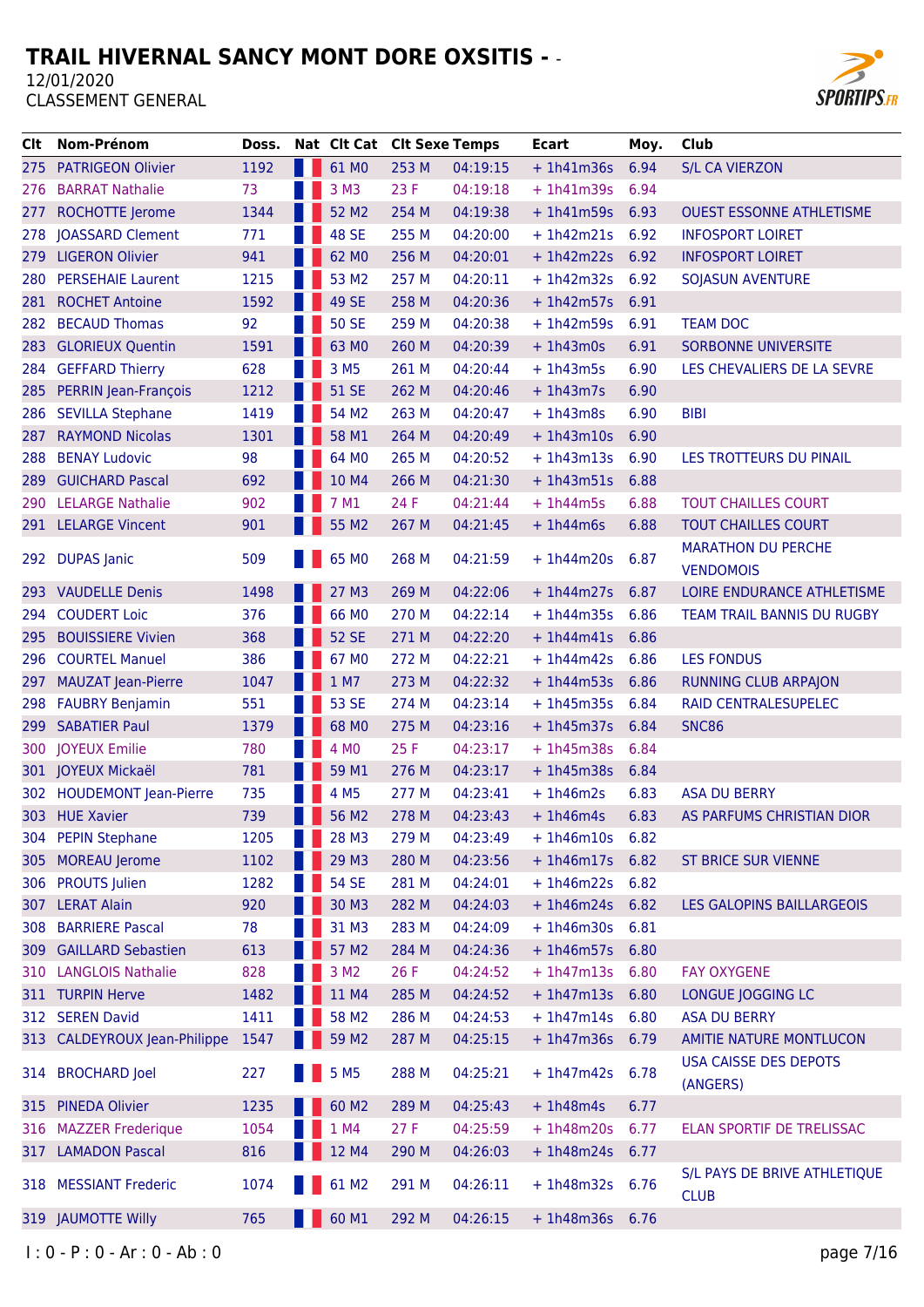

| CIt   | <b>Nom-Prénom</b>         | Doss. | Nat Clt Cat Clt Sexe Temps |       |          | Ecart             | Moy. | Club                                          |
|-------|---------------------------|-------|----------------------------|-------|----------|-------------------|------|-----------------------------------------------|
| 320   | <b>AUDEBRAND Bruno</b>    | 42    | 32 M3                      | 293 M | 04:26:43 | $+1h49m4s$        | 6.75 | <b>DEFI-OUTDOOR</b>                           |
| 321   | <b>MENAGE Hilaire</b>     | 1061  | 55 SE                      | 294 M | 04:27:22 | $+1h49m43s$       | 6.73 |                                               |
| 322.  | <b>PAPIN David</b>        | 1178  | 61 M1                      | 295 M | 04:27:36 | $+1h49m57s$       | 6.73 |                                               |
| 323 . | <b>CADET Valentin</b>     | 251   | <b>56 SE</b>               | 296 M | 04:27:38 | $+1h49m59s$       | 6.73 |                                               |
| 324   | <b>BOTTEREAU Wilfried</b> | 186   | 69 MO                      | 297 M | 04:27:46 | $+1h50m7s$        | 6.72 |                                               |
| 325   | <b>DURAND Anthony</b>     | 517   | 70 MO                      | 298 M | 04:27:50 | $+1h50m11s$       | 6.72 | <b>ZIZIPOTE</b>                               |
|       | 326 TONNEAU Sandrine      | 1469  | 4 M3                       | 28 F  | 04:27:55 | $+1h50m16s$       | 6.72 | <b>TRIATHLON ACADEMIE</b><br><b>MONTLUÇON</b> |
| 327   | <b>BOURNICHE Pascal</b>   | 210   | 62 M2                      | 299 M | 04:28:03 | $+1h50m24s$       | 6.72 | SOJASUN AVENTURE                              |
| 328   | <b>PADIOLLEAU Fabrice</b> | 1165  | 62 M1                      | 300 M | 04:28:09 | $+1h50m30s$       | 6.71 | <b>S/L LES FONDUSPORTS</b>                    |
| 329   | <b>GAULTIER Jessica</b>   | 621   | 5 M <sub>0</sub>           | 29 F  | 04:28:10 | $+1h50m31s$       | 6.71 | <b>S/L LES FONDUSPORTS</b>                    |
| 330   | <b>CHENAULT Romain</b>    | 323   | 71 MO                      | 301 M | 04:28:13 | $+1h50m34s$       | 6.71 |                                               |
| 331   | <b>CHAVRET Fabienne</b>   | 321   | 8 M1                       | 30 F  | 04:28:14 | + 1h50m35s 6.71   |      |                                               |
| 332   | <b>DESSOMMES</b> Julien   | 467   | 72 M <sub>0</sub>          | 302 M | 04:28:16 | $+ 1h50m37s$      | 6.71 |                                               |
| 333.  | <b>FAUCONNIER Eric</b>    | 555   | 63 M1                      | 303 M | 04:28:49 | $+ 1h51m10s$      | 6.70 | <b>CHAINGY SPORT NATURE</b>                   |
| 334   | <b>BARRY Willy</b>        | 79    | 64 M1                      | 304 M | 04:28:51 | $+1h51m12s$       | 6.70 | <b>LES FONDUS</b>                             |
| 335   | <b>NEGRE Alain</b>        | 1135  | 6 M <sub>5</sub>           | 305 M | 04:28:55 | $+1h51m16s$       | 6.69 |                                               |
| 336   | <b>MOUZAY Christophe</b>  | 1126  | 33 M3                      | 306 M | 04:29:16 | $+1h51m37s$       | 6.69 | S/L CLUB ATHLETISME JEUNESSE                  |
| 337   | <b>LEMEUNIER Bruno</b>    | 908   | 63 M2                      | 307 M | 04:29:23 | $+1h51m44s$       | 6.68 | S/L CJF FLEURY LES AUBRAIS                    |
|       | 338 LIBLANC Alexis        | 940   | 64 M2                      | 308 M | 04:29:36 | $+1h51m57s$       | 6.68 |                                               |
| 339   | <b>GABRIEL David</b>      | 607   | 73 MO                      | 309 M | 04:29:44 | $+1h52m5s$        | 6.67 |                                               |
| 340   | <b>MACE Stephane</b>      | 957   | 65 M1                      | 310 M | 04:29:47 | $+1h52m8s$        | 6.67 | S/L LES FONDUSPORTS                           |
| 341   | <b>BREN Eric</b>          | 218   | 34 M3                      | 311 M | 04:29:52 | $+1h52m13s$       | 6.67 | <b>NAVEIL</b>                                 |
| 342   | <b>ANGLADA Bruno</b>      | 24    | 13 M4                      | 312 M | 04:29:54 | $+1h52m15s$       | 6.67 | <b>TEAM E N B</b>                             |
| 343 - | <b>ECOLLAN Carole</b>     | 526   | 1 M5                       | 31 F  | 04:30:27 | $+1h52m48s$       | 6.66 | <b>CAP RUNNING IGNY</b>                       |
| 344 - | <b>FOURNIER Nicolas</b>   | 592   | 65 M2                      | 313 M | 04:30:28 | $+1h52m49s$       | 6.66 | LA FLECHE TRIATHLON                           |
|       | 345 ALLIX Mathieu         | 14    | 66 M1                      | 314 M | 04:30:38 | $+1h52m59s$       | 6.65 | LES CHERCHEURS DE SCORE                       |
|       | 346 DELRIEU Jeremy        | 450   | 67 M1                      | 315 M | 04:30:59 | $+1h53m20s$       | 6.64 | S/L PAYS DE BRIVE ATHLETIQUE<br><b>CLUB</b>   |
|       | 347 PLANCHEREL Edouard    | 1246  | 74 MO                      | 316 M | 04:31:06 | $+ 1h53m27s 6.64$ |      | <b>ENEDIS</b>                                 |
|       | 348 MOREAU Stephane       | 1107  | 68 M1                      | 317 M | 04:31:40 | $+1h54m1s$        | 6.63 | <b>VERNEUIL OXYGENE</b>                       |
| 349   | <b>DOUSSINAUD Mickael</b> | 487   | 75 MO                      | 318 M | 04:31:43 | $+1h54m4s$        | 6.62 | <b>VERNEUIL OXYGENE</b>                       |
|       | 350 OGER Pierre           | 1152  | <b>57 SE</b>               | 319 M | 04:31:51 | $+1h54m12s$       | 6.62 |                                               |
| 351   | <b>NIBAU Aurelien</b>     | 1138  | 76 MO                      | 320 M | 04:31:53 | $+ 1h54m14s 6.62$ |      | LES TRAILEURS DU GUERY                        |
|       | 352 LAMARCHE Charles      | 819   | 14 M4                      | 321 M | 04:31:59 | $+1h54m20s$       | 6.62 |                                               |
| 353   | <b>MOREAU David</b>       | 1104  | 66 M2                      | 322 M | 04:32:00 | $+1h54m21s$       | 6.62 | <b>VILLANDRY CAP NATURE</b>                   |
| 354 - | <b>DEROUET Sylvain</b>    | 461   | 77 MO                      | 323 M | 04:32:03 | $+ 1h54m24s 6.62$ |      | <b>VILLANDRY CAP NATURE</b>                   |
| 355   | <b>GENIN Cyrille</b>      | 1590  | 67 M2                      | 324 M | 04:32:43 | $+1h55m4s$        | 6.60 |                                               |
| 356   | <b>DELBREIL Sebastien</b> | 444   | <b>78 MO</b>               | 325 M | 04:33:23 | $+1h55m44s$       | 6.58 | <b>DEFI-OUTDOOR</b>                           |
| 357   | <b>DANI</b> Jerome        | 411   | 69 M1                      | 326 M | 04:33:27 | $+1h55m48s$       | 6.58 |                                               |
| 358   | <b>LANXADE Stephane</b>   | 831   | 68 M2                      | 327 M | 04:34:06 | $+1h56m27s$       | 6.57 |                                               |
| 359   | <b>PELMOINE Laurent</b>   | 1200  | 35 M3                      | 328 M | 04:34:12 | $+1h56m33s$       | 6.56 |                                               |
| 360 - | <b>CAMBE Eric</b>         | 258   | 36 M3                      | 329 M | 04:34:39 | $+1h57m0s$        | 6.55 | DEFI-OUTDOOR                                  |
| 361   | <b>GAUTHIER Karine</b>    | 623   | 9 M1                       | 32 F  | 04:34:39 | $+1h57m0s$        | 6.55 |                                               |
| 362   | <b>DROUET Vincent</b>     | 496   | 69 M <sub>2</sub>          | 330 M | 04:34:44 | $+1h57m5s$        | 6.55 | LES GALOPINS BAILLARGEOIS                     |
| 363   | <b>OLIVIER Antoine</b>    | 1154  | <b>58 SE</b>               | 331 M | 04:35:30 | $+ 1h57m51s$      | 6.53 | <b>MOULINS VANNES</b>                         |
|       | 364 AUDIBERT Jeremie      | 45    | 70 M1                      | 332 M | 04:35:31 | $+1h57m52s$       | 6.53 |                                               |
|       | 365 LE-NEVE Yan           | 865   | 71 M1                      | 333 M | 04:35:33 | $+ 1h57m54s$ 6.53 |      |                                               |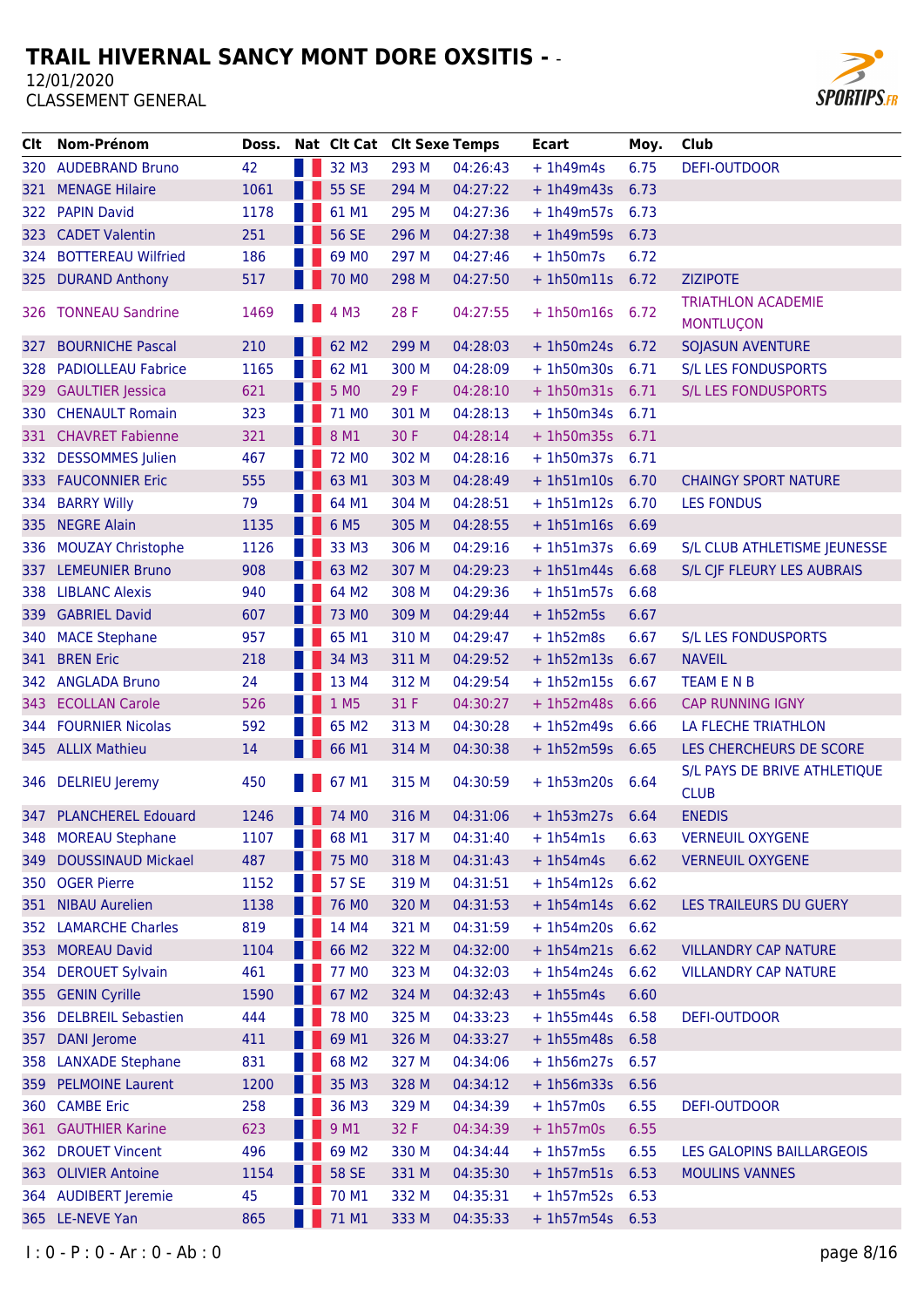

| CIt.         | Nom-Prénom                 | Doss. | Nat Clt Cat Clt Sexe Temps |       |          | <b>Ecart</b>    | Moy. | Club                                       |
|--------------|----------------------------|-------|----------------------------|-------|----------|-----------------|------|--------------------------------------------|
|              | 366 VERBEKE Pierre         | 1504  | <b>59 SE</b>               | 334 M | 04:35:34 | $+1h57m55s$     | 6.53 |                                            |
| 367          | <b>BENOT Gael</b>          | 101   | 72 M1                      | 335 M | 04:35:52 | + 1h58m13s 6.53 |      | <b>S/L AC CESSON</b>                       |
| 368          | <b>SEPCHAT Alexis</b>      | 1410  | 79 M <sub>0</sub>          | 336 M | 04:35:54 | $+1h58m15s$     | 6.52 | FOULEES DU NOBLE JOUE                      |
| 369          | <b>CHADEYRON Benjamin</b>  | 288   | 80 MO                      | 337 M | 04:35:58 | $+1h58m19s$     | 6.52 | <b>YTRAC CLUB NATURE</b>                   |
|              | 370 LAURENT Francois       | 845   | 70 M <sub>2</sub>          | 338 M | 04:36:06 | $+1h58m27s$     | 6.52 | <b>LES LICORNES</b>                        |
|              | 371 LEVERRIER Herve        | 934   | 37 M3                      | 339 M | 04:36:14 | + 1h58m35s 6.52 |      | <b>BLAIREAUX TEAM</b>                      |
| 372.         | <b>BLEHER-COURET Anne</b>  | 154   | 10 M1                      | 33 F  | 04:36:18 | $+1h58m39s$     | 6.52 | LES COUREURS DU DIMANCHE ET<br><b>JEAN</b> |
| 373.         | <b>DEPREZ Melanie</b>      | 459   | 11 M1                      | 34 F  | 04:36:25 | $+1h58m46s$     | 6.51 | #TTC#                                      |
|              | 374 ALBESA Bruno           | 9     | 15 M4                      | 340 M | 04:36:36 | $+1h58m57s$     | 6.51 | <b>TEAM OFF ARGIS</b>                      |
| 375.         | <b>ERIGNOUX Dominique</b>  | 538   | 38 M3                      | 341 M | 04:36:53 | $+ 1h59m14s$    | 6.50 |                                            |
| 376          | <b>PHILIPPOT Daniel</b>    | 1225  | 73 M1                      | 342 M | 04:36:57 | $+1h59m18s$     | 6.50 |                                            |
| 377          | <b>MOREAU Franck</b>       | 1106  | 71 M2                      | 343 M | 04:37:00 | $+1h59m21s$     | 6.50 | <b>MONT RUN</b>                            |
| 378          | <b>SORIN Freddy</b>        | 1429  | 81 MO                      | 344 M | 04:37:10 | $+1h59m31s$     | 6.49 | <b>RUNNING TESSOUALLAIS</b>                |
| 379          | <b>BIERJON Stephane</b>    | 136   | 72 M2                      | 345 M | 04:37:28 | $+1h59m49s$     | 6.49 | <b>AMITIE NATURE MONTLUCON</b>             |
| 380          | <b>SOTTEJEAU Vivien</b>    | 1430  | 82 MO                      | 346 M | 04:38:28 | $+ 2h0m49s$     | 6.46 | <b>TEAM TOURS</b>                          |
|              | 381 VIALE Sebastien        | 1518  | 74 M1                      | 347 M | 04:38:29 | $+ 2h0m50s$     | 6.46 |                                            |
| 382          | <b>MEAR Anthony</b>        | 1056  | 75 M1                      | 348 M | 04:38:46 | $+ 2h1m7s$      | 6.46 | NO PAIN NO GAIN                            |
|              | 383 TEYSSANDIER Christophe | 1458  | 39 M3                      | 349 M | 04:39:08 | $+ 2h1m29s$     | 6.45 |                                            |
| 384          | <b>MICHEL Jeremy</b>       | 1080  | 60 SE                      | 350 M | 04:39:17 | $+ 2h1m38s$     | 6.45 | <b>CRRA</b>                                |
| 385          | <b>RIPAULT Mickaël</b>     | 1326  | 73 M2                      | 351 M | 04:39:56 | $+ 2h2m17s$     | 6.43 | <b>BERRY CHARTRES</b>                      |
| 386          | <b>FORTIN Tony</b>         | 583   | 74 M2                      | 352 M | 04:39:59 | $+ 2h2m20s$     | 6.43 |                                            |
| 387          | <b>FORTIN Mathilde</b>     | 584   | 12 M1                      | 35 F  | 04:39:59 | $+ 2h2m20s$     | 6.43 |                                            |
| 388          | <b>POREE Jean-Charles</b>  | 1265  | 75 M2                      | 353 M | 04:40:01 | $+ 2h2m22s$     | 6.43 |                                            |
| 389          | <b>CHARIE Rodrigue</b>     | 303   | 76 M1                      | 354 M | 04:40:04 | $+ 2h2m25s$     | 6.43 | <b>LES LICORNES</b>                        |
| 390          | <b>PORCHERON Geoffrey</b>  | 1264  | 83 MO                      | 355 M | 04:40:06 | $+ 2h2m27s$     | 6.43 | <b>LES RUN ARS</b>                         |
|              | <b>BERAUD Jacques</b>      | 105   | 40 M3                      | 356 M | 04:40:59 | $+ 2h3m20s$     | 6.41 |                                            |
| 391<br>392 - | <b>TISSERAND Xavier</b>    | 1468  | 61 SE                      | 357 M | 04:40:59 | $+ 2h3m20s$     | 6.41 | <b>ASTT</b>                                |
| 393.         | <b>CHALOPIN Arnaud</b>     | 294   | 77 M1                      | 358 M |          | $+ 2h3m36s$     | 6.40 | LES GODASSES AMBAZACOISES                  |
|              |                            |       | 78 M1                      |       | 04:41:15 |                 |      |                                            |
|              | 394 OMAR Jean-Philippe     | 1155  |                            | 359 M | 04:41:22 | $+ 2h3m43s$     | 6.40 | <b>OMAR JP</b>                             |
| 395          | <b>MONANGE Thomas</b>      | 1093  | 79 M1                      | 360 M | 04:41:24 | $+ 2h3m45s$     | 6.40 |                                            |
|              | 396 JOANNET Ludovic        | 769   | 41 M3                      | 361 M | 04:41:27 | $+ 2h3m48s$     | 6.40 | <b>USM OLIVET</b>                          |
|              | 397 EPINAT Edouard         | 533   | 84 MO                      | 362 M | 04:41:31 | $+ 2h3m52s$     | 6.39 |                                            |
| 398          | <b>MARANDEAU Laurent</b>   | 988   | 76 M <sub>2</sub>          | 363 M | 04:41:41 | $+ 2h4m2s$      | 6.39 |                                            |
| 399          | <b>ELBERT Frederic</b>     | 528   | 80 M1                      | 364 M | 04:42:02 | $+ 2h4m23s$     | 6.38 | LES BOUGNATS ANGEVINS                      |
|              | 400 PICHERIT Franck        | 1228  | 77 M2                      | 365 M | 04:42:03 | $+ 2h4m24s$     | 6.38 | RUNNING TESSOUALLAIS                       |
|              | 401 COCHET Sebastien       | 44    | 78 M2                      | 366 M | 04:42:49 | $+ 2h5m10s$     | 6.36 | <b>TEAM GC</b>                             |
| 402          | <b>SUDRE Delphine</b>      | 1438  | 4 M2                       | 36 F  | 04:43:06 | $+ 2h5m27s$     | 6.36 | <b>CULTU RAIDS CONCEPT</b>                 |
| 403          | <b>MOULINNEUF Sylvain</b>  | 1122  | 79 M <sub>2</sub>          | 367 M | 04:43:06 | $+ 2h5m27s$     | 6.36 | <b>CRC</b>                                 |
|              | 404 ACHIN Nicolas          | 4     | 81 M1                      | 368 M | 04:43:24 | $+ 2h5m45s$     | 6.35 | LES FOUS DU SANCY                          |
| 405          | <b>BORE Fabrice</b>        | 183   | 82 M1                      | 369 M | 04:43:28 | $+ 2h5m49s$     | 6.35 |                                            |
|              | 406 HUET Laurent           | 741   | 42 M3                      | 370 M | 04:43:31 | $+ 2h5m52s$     | 6.35 | ES DU VAL D ANJOU BEAUFORT                 |
| 407 -        | <b>RINSANT Damien</b>      | 1323  | 83 M1                      | 371 M | 04:43:31 | $+ 2h5m52s$     | 6.35 | <b>COURS SON NATURE</b>                    |
| 408          | <b>FLOCH Carole</b>        | 571   | 13 M1                      | 37 F  | 04:43:36 | $+ 2h5m57s$     | 6.35 | <b>SO HOUILLES</b>                         |
|              | 409 TERRAY Nicolas         | 1451  | 80 M2                      | 372 M | 04:43:37 | $+ 2h5m58s$     | 6.35 | SO HOUILLES                                |
| 410          | <b>DEBREE Laurent</b>      | 433   | 43 M3                      | 373 M | 04:43:46 | $+ 2h6m7s$      | 6.34 |                                            |
| 411          | <b>DROUIN Laurent</b>      | 497   | 44 M3                      | 374 M | 04:43:47 | $+ 2h6m8s$      | 6.34 | AS BANQUE DE FRANCE                        |
|              | 412 CLERGIAL-CUZOL Patrick | 341   | 45 M3                      | 375 M | 04:43:49 | $+ 2h6m10s$     | 6.34 | <b>ASBF PARIS</b>                          |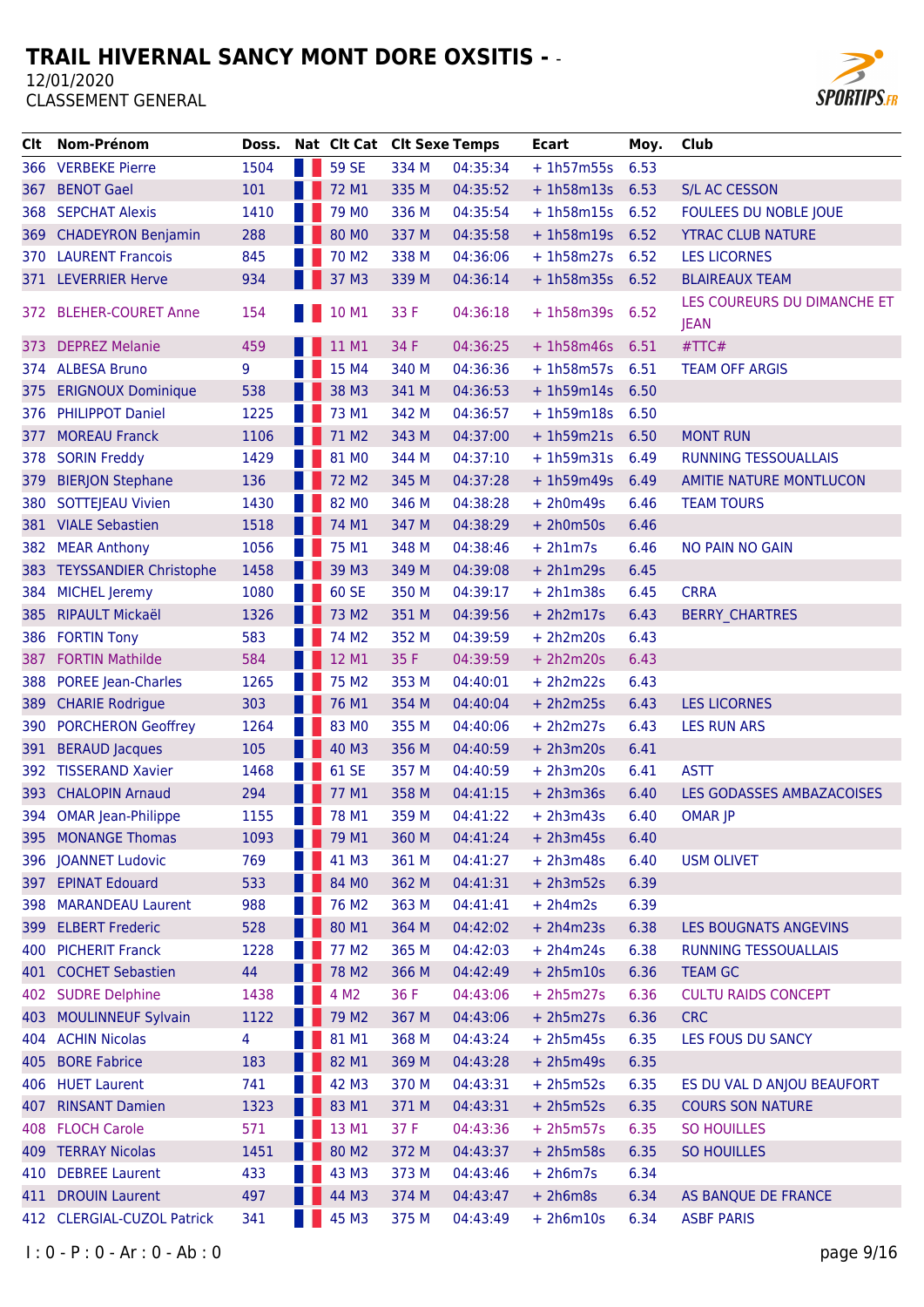

| Clt.  | Nom-Prénom                  | Doss. | Nat Clt Cat Clt Sexe Temps |       |          | <b>Ecart</b>      | Moy. | Club                                       |
|-------|-----------------------------|-------|----------------------------|-------|----------|-------------------|------|--------------------------------------------|
| 413 - | <b>FORTES Gilbert</b>       | 582   | 84 M1                      | 376 M | 04:43:50 | $+ 2h6m11s$       | 6.34 |                                            |
| 414   | <b>LEGER Stephanie</b>      | 894   | 5 M <sub>2</sub>           | 38 F  | 04:44:16 | $+ 2h6m37s$       | 6.33 |                                            |
| 415   | <b>DAVAL Denis</b>          | 419   | 81 M2                      | 377 M | 04:44:51 | $+ 2h7m12s$       | 6.32 | EA PAYS DE BROCELIANDE                     |
| 416   | <b>NABAIS Jean-Pierre</b>   | 1130  | 16 M4                      | 378 M | 04:44:59 | $+ 2h7m20s$       | 6.32 |                                            |
| 417   | <b>CADIOT David</b>         | 252   | 85 M1                      | 379 M | 04:45:28 | $+ 2h7m49s$       | 6.31 |                                            |
| 418   | <b>CHOPIN Jean-Michel</b>   | 1596  | 7 M <sub>5</sub>           | 380 M | 04:45:29 | $+ 2h7m50s$       | 6.31 | <b>VOLVIC NATURA TRAIL</b>                 |
| 419   | <b>LAILHEUGUE Mathilde</b>  | 815   | 6 M2                       | 39 F  | 04:46:05 | $+ 2h8m26s$       | 6.29 |                                            |
| 420   | <b>SIMON Jerome</b>         | 1421  | 85 MO                      | 381 M | 04:46:05 | $+ 2h8m26s$       | 6.29 |                                            |
| 421   | <b>BEYRAC Pierre</b>        | 132   | 62 SE                      | 382 M | 04:46:10 | $+ 2h8m31s$       | 6.29 |                                            |
| 422   | <b>ROUX Alexandra</b>       | 1370  | 9 SE                       | 40 F  | 04:46:15 | $+2h8m36s$        | 6.29 |                                            |
| 423   | <b>QUERRIOUX Melanie</b>    | 1284  | 7 M <sub>2</sub>           | 41 F  | 04:46:26 | $+ 2h8m47s$       | 6.28 |                                            |
|       | 424 CLEMENT Celine          | 340   | 14 M1                      | 42 F  | 04:47:02 | $+ 2h9m23s$       | 6.27 | LES COUREURS DU DIMANCHE ET<br><b>JEAN</b> |
| 425.  | <b>ROCHER Franck</b>        | 1341  | 46 M3                      | 383 M | 04:47:05 | $+ 2h9m26s$       | 6.27 |                                            |
| 426   | <b>BOULIN Stephane</b>      | 200   | 47 M3                      | 384 M | 04:47:08 | $+ 2h9m29s$       | 6.27 |                                            |
| 427.  | <b>FABRE Emmanuel</b>       | 543   | 48 M3                      | 385 M | 04:47:31 | $+ 2h9m52s$       | 6.26 | <b>ASCORI</b>                              |
| 428   | <b>PELLE Patrick</b>        | 1198  | 17 M4                      | 386 M | 04:48:10 | $+ 2h10m31s$      | 6.25 | AS ROTO SPORT RUNNING                      |
| 429   | <b>LAILHEUGUE Stephane</b>  | 814   | 49 M3                      | 387 M | 04:48:30 | $+ 2h10m51s$      | 6.24 |                                            |
| 430   | <b>COURRIOL Violaine</b>    | 383   | <b>10 SE</b>               | 43 F  | 04:48:39 | $+ 2h11m0s$       | 6.24 |                                            |
|       | 431 LAUVERGNAC Jonathan     | 846   | 86 MO                      | 388 M | 04:48:42 | $+ 2h11m3s$       | 6.24 |                                            |
| 432   | <b>BOURDET Jerome</b>       | 205   | 86 M1                      | 389 M | 04:49:06 | $+ 2h11m27s$      | 6.23 | S/L M J ATHLETISM                          |
| 433   | <b>DOUCERE Sebastien</b>    | 485   | 63 SE                      | 390 M | 04:49:12 | $+ 2h11m33s$      | 6.22 |                                            |
| 434   | <b>MATTEI Cesar</b>         | 1040  | 82 M <sub>2</sub>          | 391 M | 04:49:22 | $+ 2h11m43s$      | 6.22 | <b>ANGEVIN</b>                             |
| 435   | <b>RAYNAUD Louis</b>        | 1303  | 87 M1                      | 392 M | 04:49:36 | $+ 2h11m57s$      | 6.22 |                                            |
| 436   | <b>CARTIER Nicolas</b>      | 272   | 88 M1                      | 393 M | 04:49:42 | $+ 2h12m3s$       | 6.21 |                                            |
| 437   | <b>BERARD Pierre</b>        | 104   | 64 SE                      | 394 M | 04:49:58 | $+ 2h12m19s$      | 6.21 |                                            |
| 438   | <b>ROUANET Arthur</b>       | 1361  | 65 SE                      | 395 M | 04:50:07 | $+ 2h12m28s$      | 6.20 |                                            |
| 439   | <b>PRADY Louis</b>          | 1277  | 66 SE                      | 396 M | 04:50:08 | $+ 2h12m29s$      | 6.20 |                                            |
| 440   | <b>BOULTAREAU Wilfried</b>  | 201   | 89 M1                      | 397 M | 04:50:15 | $+ 2h12m36s$      | 6.20 | LES GALOPINS BAILLARGEOIS                  |
|       | 441 MARTIN Juliette         | 1018  | 2ES                        | 44 F  | 04:50:22 | $+ 2h12m43s$      | 6.20 | POITIERS RUNIVERSITY                       |
|       | 442 MORILLE Arnaud          | 1111  | 83 M2                      | 398 M | 04:51:30 | $+ 2h13m51s$      | 6.18 | <b>SANCY GROUPE LEBIGOT</b>                |
| 443   | <b>DUVAL Claire</b>         | 521   | 6 MO                       | 45 F  | 04:51:42 | $+ 2h14m3s$       | 6.17 | <b>ESPRIT TRAIL ANJOU</b>                  |
|       | 444 CHARPIGNY Axel          | 305   | 84 M2                      | 399 M | 04:51:47 | $+ 2h14m8s$       | 6.17 | AXL63                                      |
| 445   | <b>ROUILLY David</b>        | 91    | 90 M1                      | 400 M | 04:51:58 | $+ 2h14m19s$      | 6.17 | <b>ECOLE DE TRAIL ORLEANS</b>              |
| 446   | <b>THELIN Sebastien</b>     | 1461  | 91 M1                      | 401 M | 04:52:06 | $+ 2h14m27s$      | 6.16 |                                            |
| 447   | <b>MARENDAT David</b>       | 1003  | 85 M2                      | 402 M | 04:52:07 | $+ 2h14m28s$      | 6.16 |                                            |
|       | 448 GAUTIER Alain           | 624   | 50 M3                      | 403 M | 04:52:08 | $+ 2h14m29s$ 6.16 |      |                                            |
| 449.  | <b>FISCHESSER Aurelien</b>  | 568   | 67 SE                      | 404 M | 04:52:40 | $+ 2h15m1s$       | 6.15 |                                            |
| 450   | <b>MATTA Giannangelo</b>    | 1039  | 18 M4                      | 405 M | 04:52:42 | $+ 2h15m3s$       | 6.15 | <b>STADE FRANCAIS (PARIS)</b>              |
|       | 451 JULIEN Solene           | 782   | 3 ES                       | 46 F  | 04:52:53 | $+ 2h15m14s$      | 6.15 | <b>COTS</b>                                |
|       | 452 LOPEZ-MARNET Paul-Louis | 950   | 68 SE                      | 406 M | 04:52:54 | $+ 2h15m15s$      | 6.15 |                                            |
|       | 453 JULIEN Philippe         | 785   | 19 M4                      | 407 M | 04:52:55 | $+ 2h15m16s 6.15$ |      | <b>COTS</b>                                |
|       | 454 MARIE Gregoire          | 1007  | 69 SE                      | 408 M | 04:52:59 | $+ 2h15m20s$      | 6.14 |                                            |
|       | 455 COLIN Sebastien         | 349   | 92 M1                      | 409 M | 04:53:33 | $+ 2h15m54s$      | 6.13 | <b>CHRONOTEAM</b>                          |
|       | 456 BUILLET Yannick         | 240   | 93 M1                      | 410 M | 04:53:35 | $+ 2h15m56s$      | 6.13 |                                            |
| 457   | <b>FREYDIER Christian</b>   | 601   | 51 M3                      | 411 M | 04:53:36 | $+ 2h15m57s$      | 6.13 |                                            |
|       | 458 GRASSET François        | 670   | <b>70 SE</b>               | 412 M | 04:53:44 | $+ 2h16m5s$       | 6.13 | LOIRE ENDURANCE ATHLETISME                 |
|       | 459 FARIA Paulo             | 550   | 94 M1                      | 413 M | 04:53:54 | $+ 2h16m15s$      | 6.12 | <b>INFOSPORT LOIRET</b>                    |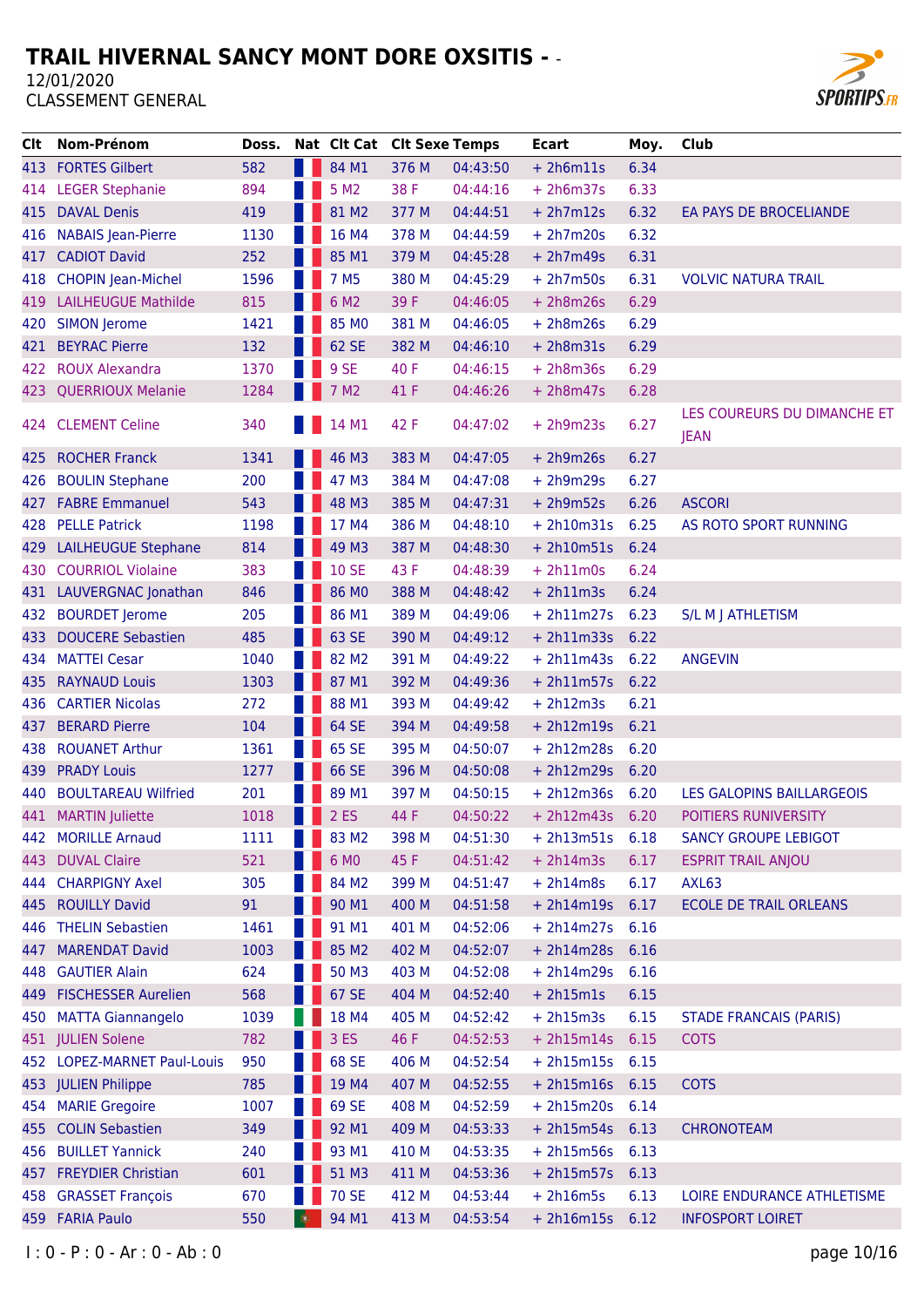

| CIt.  | Nom-Prénom                       | Doss. | Nat Clt Cat Clt Sexe Temps |       |          | <b>Ecart</b>      | Moy. | Club                               |
|-------|----------------------------------|-------|----------------------------|-------|----------|-------------------|------|------------------------------------|
|       | 460 PITANCE Simon                | 1244  | 71 SE                      | 414 M | 04:54:07 | $+ 2h16m28s$      | 6.12 |                                    |
| 461   | <b>SERVANT Franck</b>            | 1416  | 86 M2                      | 415 M | 04:54:10 | $+ 2h16m31s$      | 6.12 | <b>GIEN ATHLE MARATHON</b>         |
|       | 462 TRAIN Maxime                 | 1474  | <b>72 SE</b>               | 416 M | 04:55:17 | $+ 2h17m38s$      | 6.10 | <b>SPIRIDON 16</b>                 |
|       | 463 AUBERT Philippe              | 38    | 52 M3                      | 417 M | 04:55:56 | $+ 2h18m17s$      | 6.08 |                                    |
| 464   | <b>PARRY Louise</b>              | 1184  | <b>11 SE</b>               | 47 F  | 04:56:33 | $+ 2h18m54s$      | 6.07 |                                    |
| 465 - | <b>BEVALOT Martin</b>            | 131   | 87 M2                      | 418 M | 04:56:39 | $+ 2h19m0s$       | 6.07 | <b>CROIX ROUSSE IS BACK</b>        |
| 466   | <b>BROSSON Yann</b>              | 232   | 95 M1                      | 419 M | 04:56:40 | $+ 2h19m1s$       | 6.07 | <b>VOLVIC NATURA TRAIL</b>         |
| 467   | <b>MENAGE Cyrille</b>            | 1062  | 88 M2                      | 420 M | 04:56:46 | $+ 2h19m7s$       | 6.07 |                                    |
|       | 468 FABBRI Pascal                | 541   | 53 M3                      | 421 M | 04:57:04 | $+ 2h19m25s$      | 6.06 |                                    |
| 469   | <b>POIROUX Stephane</b>          | 1254  | 89 M <sub>2</sub>          | 422 M | 04:57:59 | + 2h20m20s 6.04   |      | <b>COURS SON NATURE</b>            |
| 470   | <b>GERARD Celine</b>             | 641   | 7 MO                       | 48 F  | 04:58:23 | $+ 2h20m44s$      | 6.03 | LES COPAINS DE SAINT O             |
| 471   | <b>GIRARD Regis</b>              | 654   | 8 M <sub>5</sub>           | 423 M | 04:58:26 | $+ 2h20m47s$      | 6.03 | <b>COTS</b>                        |
| 472   | <b>GIRARD Lucille</b>            | 1595  | <b>12 SE</b>               | 49 F  | 04:58:27 | $+ 2h20m48s$      | 6.03 | <b>COTS</b>                        |
| 473.  | <b>DIF Emmanuel</b>              | 475   | 90 M <sub>2</sub>          | 424 M | 04:59:02 | $+ 2h21m23s$      | 6.02 |                                    |
|       | 474 CHARROIS Lilian              | 311   | 91 M <sub>2</sub>          | 425 M | 04:59:16 | $+ 2h21m37s 6.02$ |      |                                    |
|       | 475 ALARD Frederic               | 8     | 20 M4                      | 426 M | 04:59:22 | $+ 2h21m43s 6.01$ |      | <b>ASA DU BERRY</b>                |
| 476   | <b>POUPERON Frederic</b>         | 1273  | 92 M <sub>2</sub>          | 427 M | 04:59:28 | $+ 2h21m49s$      | 6.01 |                                    |
| 477   | <b>LETON Anthony</b>             | 928   | <b>73 SE</b>               | 428 M | 04:59:34 | $+ 2h21m55s$      | 6.01 | <b>TRAIL SP BLOIS</b>              |
| 478   | <b>NIBAUDEAU Frederic</b>        | 1139  | 54 M3                      | 429 M | 04:59:38 | $+ 2h21m59s$      | 6.01 | <b>JOGG ESPOIR VIENNE BIATHLON</b> |
|       | 479 LEPORE Eric                  | 916   | 21 M4                      | 430 M | 04:59:41 | $+ 2h22m2s$       | 6.01 | <b>PBAC</b>                        |
| 480   | <b>BLANCHARD Olivier</b>         | 147   | 55 M3                      | 431 M | 05:00:06 | $+2h22m27s$       | 6.00 | <b>AC CLOYES</b>                   |
| 481   | <b>ROSE Regis</b>                | 1355  | 22 M4                      | 432 M | 05:00:13 | $+ 2h22m34s$      | 6.00 | US TALENCE*                        |
| 482   | <b>MACHEFER Loic</b>             | 959   | 9 M <sub>5</sub>           | 433 M | 05:00:17 | $+ 2h22m38s$      | 5.99 | <b>ACIL</b>                        |
|       | 483 TREMBLAY Julien              | 786   | 87 MO                      | 434 M | 05:00:26 | $+ 2h22m47s$      | 5.99 |                                    |
|       | 484 AUTHIER David                | 51    | <b>74 SE</b>               | 435 M | 05:00:28 | $+ 2h22m49s$      | 5.99 | <b>SPIRIDON 16</b>                 |
|       |                                  |       |                            |       |          |                   |      | S/L PAYS DE BRIVE ATHLETIQUE       |
|       | 485 DELRIEU-PROESCHEL Emilie 451 |       | 15 M1                      | 50 F  | 05:01:39 | $+ 2h24m0s$       | 5.97 | <b>CLUB</b>                        |
|       | 486 HOUSSEMAND Fabienne          | 542   | 8 M <sub>2</sub>           | 51 F  | 05:01:40 | $+ 2h24m1s$       | 5.97 | <b>PBAC</b>                        |
| 487 - | <b>EQUIPE Benedicte</b>          | 535   | 9 M <sub>2</sub>           | 52 F  | 05:01:40 | $+ 2h24m1s$       | 5.97 | <b>TEAM BEC</b>                    |
|       | 488 SIMON Fabien                 | 1422  | 96 M1                      | 436 M | 05:01:59 | $+ 2h24m20s$      | 5.96 | LES BOUGNATS ANGEVINS              |
|       | 489 LEDUC Amaury                 | 885   | <b>1</b> 75 SE             | 437 M | 05:02:14 | $+ 2h24m35s$      | 5.96 | <b>SPIRIDON 16</b>                 |
|       | 490 MASSAU Jean-Paul             | 1030  | 10 M5                      | 438 M | 05:03:48 | $+ 2h26m9s$       | 5.93 | LES CHEVALIERS DE LA SEVRE         |
|       |                                  |       |                            |       |          |                   |      | <b>ASSOCIATION NEUVILLE</b>        |
|       | 491 PERRIER Nicolas              | 1210  | <b>1</b> 97 M1             | 439 M | 05:03:58 | $+ 2h26m19s$      | 5.92 | <b>ATHLETISME</b>                  |
| 492   | <b>MARTINAT Patrick</b>          | 1022  | 23 M4                      | 440 M | 05:04:58 | + 2h27m19s 5.90   |      | N/L                                |
|       | 493 TRAISNEL Audrey              | 1475  | 13 SE                      | 53 F  | 05:05:19 | $+ 2h27m40s$      | 5.90 | <b>JOGG IN TOURS</b>               |
| 494   | <b>VALLEE Laurent</b>            | 1488  | 93 M <sub>2</sub>          | 441 M | 05:05:22 | $+ 2h27m43s$      | 5.89 | <b>STADE FRANÇAIS</b>              |
| 495   | <b>GROLIER Dominique</b>         | 676   | 56 M3                      | 442 M | 05:05:24 | $+ 2h27m45s$      | 5.89 |                                    |
| 496 - | <b>RACLET Clotilde</b>           | 1289  | 8 MO                       | 54 F  | 05:05:26 | $+ 2h27m47s$      | 5.89 | <b>AS VOUILLE</b>                  |
| 497   | <b>GUYONNEAU Mickael</b>         | 702   | 94 M2                      | 443 M | 05:05:27 | $+ 2h27m48s$      | 5.89 | AS VOUILLE                         |
|       | 498 JEGOU Fabrice                | 768   | 95 M <sub>2</sub>          | 444 M | 05:05:28 | $+ 2h27m49s$      | 5.89 | LES CHERCHEURS DE SCORE            |
| 499   | <b>LAMY Vivien</b>               | 825   | 88 MO                      | 445 M | 05:05:34 | $+ 2h27m55s$      | 5.89 | <b>JOGG IN TOURS</b>               |
|       | 500 MONTAROU Sebastien           | 1099  | 96 M <sub>2</sub>          | 446 M | 05:05:53 | $+ 2h28m14s$      | 5.88 | <b>MONTAROU SEBASTIEN</b>          |
| 501   | <b>MARQUET Astrid</b>            | 1012  | 16 M1                      | 55 F  | 05:06:09 | $+ 2h28m30s$      | 5.88 | <b>JOGG IN TOURS</b>               |
|       | 502 ALLOUCHE Sofiane             | 15    | 98 M1                      | 447 M | 05:06:15 | $+ 2h28m36s$      | 5.88 | <b>INFOSPORT LOIRET</b>            |
|       | 503 VAREILLE Philippe            | 1493  | 24 M4                      | 448 M | 05:06:46 | $+ 2h29m7s$       | 5.87 | PAYS DE BRIVE ATHLETIQUE CLUB      |
| 504   | <b>DELETTRE Isabelle</b>         | 445   | 5 M3                       | 56 F  | 05:06:47 | $+ 2h29m8s$       | 5.87 |                                    |
| 505   | D-ANDREA Jerome                  | 402   | 25 M4                      | 449 M | 05:06:48 | $+ 2h29m9s$       | 5.87 |                                    |
|       |                                  |       |                            |       |          |                   |      |                                    |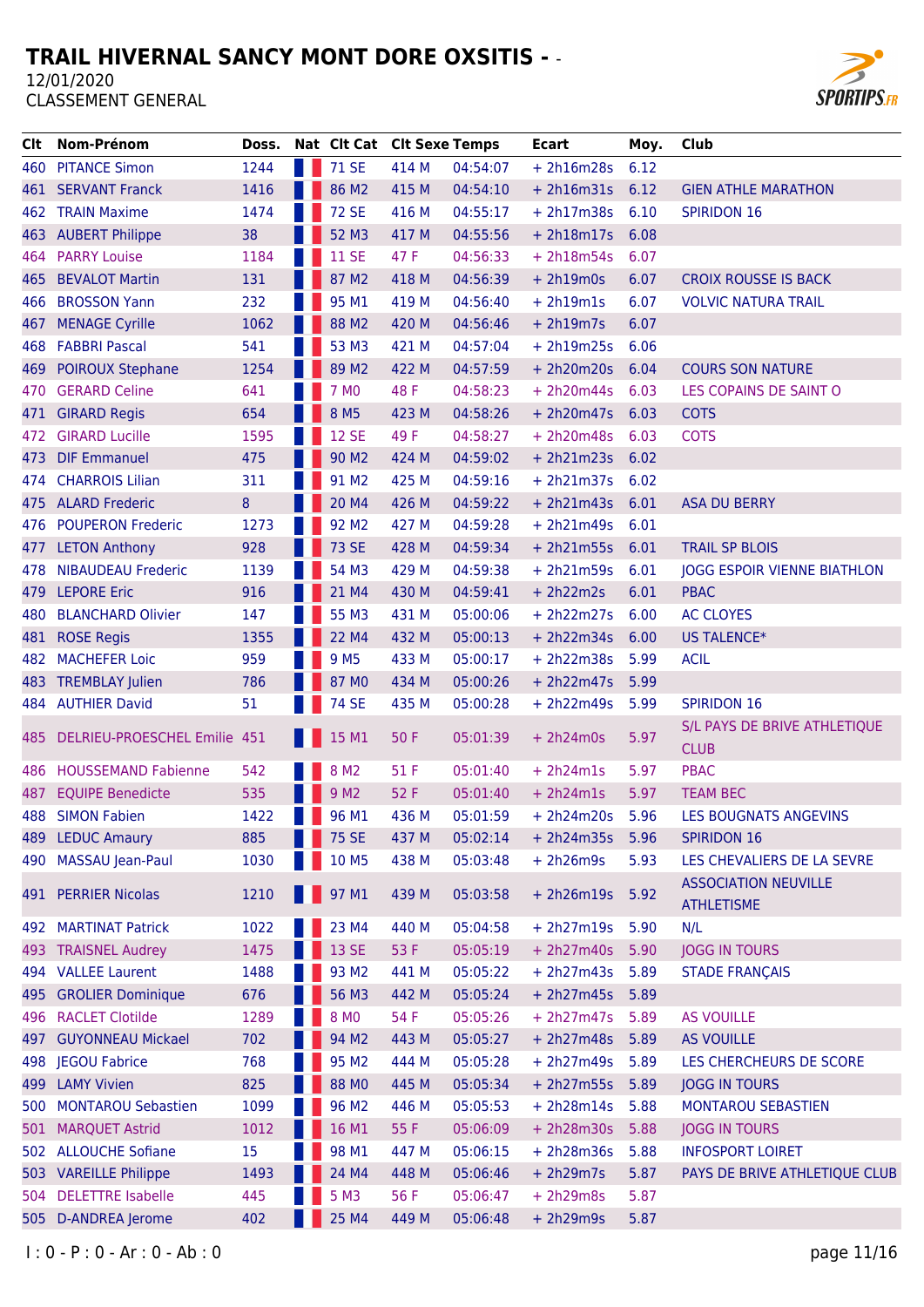

| CIt.  | <b>Nom-Prénom</b>                         | Doss.       | Nat Clt Cat Clt Sexe Temps |              |                      | <b>Ecart</b>                 | Moy.         | Club                                         |
|-------|-------------------------------------------|-------------|----------------------------|--------------|----------------------|------------------------------|--------------|----------------------------------------------|
| 506   | <b>BOURDEAU Sebastien</b>                 | 204         | 99 M1                      | 450 M        | 05:06:53             | $+ 2h29m14s$                 | 5.87         | LES LAPINS DE SOLOGNE ET DE<br><b>BEAUCE</b> |
|       | 507 BLOT Guillaume                        | 157         | <b>89 MO</b>               | 451 M        | 05:06:53             | $+ 2h29m14s$                 | 5.87         | LES LAPINS DE SOLOGNE ET DE<br><b>BEAUCE</b> |
|       | 508 CONTREPOIS Antoine                    | 360         | 90 MO                      | 452 M        | 05:06:54             | $+ 2h29m15s$                 | 5.87         | LES LAPINS DE SOLOGNE ET DE<br><b>BEAUCE</b> |
| 509   | <b>LASSAUCE Cyrille</b>                   | 835         | 100 M1                     | 453 M        | 05:06:54             | $+ 2h29m15s$                 | 5.87         | LES LAPINS DE SOLOGNE ET DE<br><b>BEAUCE</b> |
| 510   | <b>FRAYSSINET Sabine</b>                  | 598         | 6 M3                       | 57 F         | 05:06:56             | $+ 2h29m17s$                 | 5.86         | <b>TEAM PIF CAPDENAC</b>                     |
| 511   | <b>MOREAU Solene</b>                      | 1109        | 14 SE                      | 58 F         | 05:07:00             | $+ 2h29m21s$                 | 5.86         | DEFI-OUTDOOR                                 |
|       | 512 LEGOUPIL Jeanmarin                    | 896         | 26 M4                      | 454 M        | 05:07:12             | $+ 2h29m33s$                 | 5.86         | <b>BALADINS DE JARDRES</b>                   |
| 513   | <b>LEGOUPIL Sylvie</b>                    | 895         | 7 M3                       | 59F          | 05:07:13             | $+ 2h29m34s$                 | 5.86         | <b>BALADINS DE JARDRES</b>                   |
| 514   | <b>DELUGRE Maxime</b>                     | 452         | 91 MO                      | 455 M        | 05:07:23             | $+ 2h29m44s$                 | 5.86         | AJ BLOIS-ONZAIN                              |
|       | 515 TABARY Catherine                      | 1442        | 8 M3                       | 60 F         | 05:07:39             | $+ 2h30m0s$                  | 5.85         | <b>BLAIREAUX TEAM</b>                        |
|       | 516 VERMESCHE Sophie                      | 1508        | 9 M3                       | 61 F         | 05:07:48             | $+ 2h30m9s$                  | 5.85         | EA MOULINS-YZEURE-AVERMES                    |
| 517   | <b>MORONVAL Tiphaine</b>                  | 1119        | 9 M <sub>0</sub>           | 62 F         | 05:07:51             | $+ 2h30m12s$                 | 5.85         | <b>MDS 2020</b>                              |
| 518   | <b>BOURBON Catherine</b>                  | 203         | 2 M4                       | 63 F         | 05:08:09             | $+ 2h30m30s$                 | 5.84         | <b>RCN LOIRE DIVATTE</b>                     |
| 519   | <b>REDON Isabelle</b>                     | 1305        | 17 M1                      | 64 F         | 05:08:25             | $+ 2h30m46s$                 | 5.84         |                                              |
| 520   | <b>DORE</b> Ingrid                        | 480         | 18 M1                      | 65 F         | 05:08:36             | $+ 2h30m57s$                 | 5.83         |                                              |
| 521   | <b>NOE Sebastien</b>                      | 1149        | 57 M3                      | 456 M        | 05:08:38             | $+2h30m59s$                  | 5.83         |                                              |
| 522   | <b>LEVAI Valerie</b>                      | 930         | 2 M <sub>5</sub>           | 66 F         | 05:08:41             | $+ 2h31m2s$                  | 5.83         |                                              |
| 523   | <b>HARDY Jean-Francois</b>                | 713         | 92 MO                      | 457 M        | 05:09:38             | $+ 2h31m59s$                 | 5.81         |                                              |
| 524   | <b>SOUANEF Bruno</b>                      | 1431        | 58 M3                      | 458 M        | 05:09:53             | $+ 2h32m14s$                 | 5.81         | <b>JOGG IN TOURS</b>                         |
| 525.  | <b>POUCHAIN Valery</b>                    | 1270        | 59 M3                      | 459 M        | 05:09:56             | $+ 2h32m17s$                 | 5.81         |                                              |
|       | 526 NUMITOR Gilbert                       | 1151        | 27 M4                      | 460 M        | 05:10:53             | $+ 2h33m14s$                 | 5.79         | <b>YTRAC CLUB NATURE</b>                     |
| 527   | <b>DELAGNES Celine</b>                    | 442         | 19 M1                      | 67 F         | 05:10:56             | $+ 2h33m17s$                 | 5.79         | <b>YTRAC CLUB NATURE</b>                     |
| 528   | <b>PADIOLLEAU Annabelle</b>               | 1164        | 20 M1                      | 68 F         | 05:11:00             | $+ 2h33m21s$                 | 5.79         | <b>S/L LES FONDUSPORTS</b>                   |
| 529   | <b>ALIX David</b>                         | 11          | 101 M1                     | 461 M        | 05:11:22             | $+ 2h33m43s$                 | 5.78         |                                              |
| 530   | <b>SAUTEREAU Franck</b>                   | 1398        | 60 M3                      | 462 M        | 05:11:22             | $+ 2h33m43s$                 | 5.78         |                                              |
|       | 531 MARCHAL Cyril                         | 993         | 97 M2                      | 463 M        | 05:11:24             | $+ 2h33m45s$                 | 5.78         |                                              |
| 532   | <b>MAUCHOSSE Luc</b><br>533 JOULIN Celine | 1041<br>779 | 11 M5<br>21 M1             | 464 M<br>69F | 05:11:26<br>05:11:28 | $+ 2h33m47s$                 | 5.78         |                                              |
|       | 534 ROBIN Emma                            | 1335        | 10 M2                      | 70 F         | 05:11:29             | $+ 2h33m49s$<br>$+ 2h33m50s$ | 5.78<br>5.78 |                                              |
|       | 535 CAMPAGNE Antoine                      | 261         | 98 M <sub>2</sub>          | 465 M        | 05:11:40             | $+ 2h34m1s$                  | 5.78         | <b>RSSC TRIATHLON</b>                        |
|       | 536 WENDLING Olivier                      | 1543        | 99 M <sub>2</sub>          | 466 M        | 05:11:54             | $+ 2h34m15s$                 | 5.77         | LES CHERCHEURS DE SCORE                      |
| 537   | <b>CHAUDUN Boris</b>                      | 316         | <b>76 SE</b>               | 467 M        | 05:12:09             | $+ 2h34m30s$                 | 5.77         |                                              |
| 538   | <b>PREAU Daniel</b>                       | 1279        | 12 M5                      | 468 M        | 05:12:12             | $+ 2h34m33s$                 | 5.77         | <b>ENTENTE SEVRE</b>                         |
| 539   | <b>PINON Amaury</b>                       | 1237        | 93 MO                      | 469 M        | 05:12:24             | $+ 2h34m45s$                 | 5.76         |                                              |
| 540   | <b>DREAN Guillaume</b>                    | 491         | <b>77 SE</b>               | 470 M        | 05:13:12             | $+ 2h35m33s$                 | 5.75         | <b>TEAM PEAULAISE</b>                        |
| 541   | <b>MARCHAND Dominique</b>                 | 996         | 100 M2                     | 471 M        | 05:13:32             | $+ 2h35m53s$                 | 5.74         |                                              |
| 542   | <b>NICOLE Benjamin</b>                    | 1142        | <b>78 SE</b>               | 472 M        | 05:13:52             | $+ 2h36m13s$                 | 5.74         |                                              |
| 543   | <b>POISBLAUD Fanny</b>                    | 1256        | <b>15 SE</b>               | 71 F         | 05:13:55             | $+ 2h36m16s$                 | 5.73         | <b>BERRY CHARTRES</b>                        |
| 544 - | <b>SOUCHET Amelie</b>                     | 1432        | 10 MO                      | 72 F         | 05:13:56             | $+ 2h36m17s$                 | 5.73         | <b>BERRY CHARTRES</b>                        |
| 545 - | <b>OUVRAT Herve</b>                       | 1160        | 101 M2                     | 473 M        | 05:14:46             | $+ 2h37m7s$                  | 5.72         |                                              |
| 546   | <b>GRIMAL Cedric</b>                      | 673         | 102 M2                     | 474 M        | 05:14:47             | $+ 2h37m8s$                  | 5.72         |                                              |
| 547 - | <b>VIOLAIN Ludovic</b>                    | 1531        | 103 M2                     | 475 M        | 05:14:56             | $+ 2h37m17s$                 | 5.72         | <b>INFOSPORT LOIRET</b>                      |
|       | 548 COMBES Nicolas                        | 357         | <b>79 SE</b>               | 476 M        | 05:15:21             | $+ 2h37m42s$                 | 5.71         |                                              |
| 549 - | <b>MARCANDELLA Aurelie</b>                | 989         | <b>16 SE</b>               | 73 F         | 05:15:22             | $+ 2h37m43s$                 | 5.71         |                                              |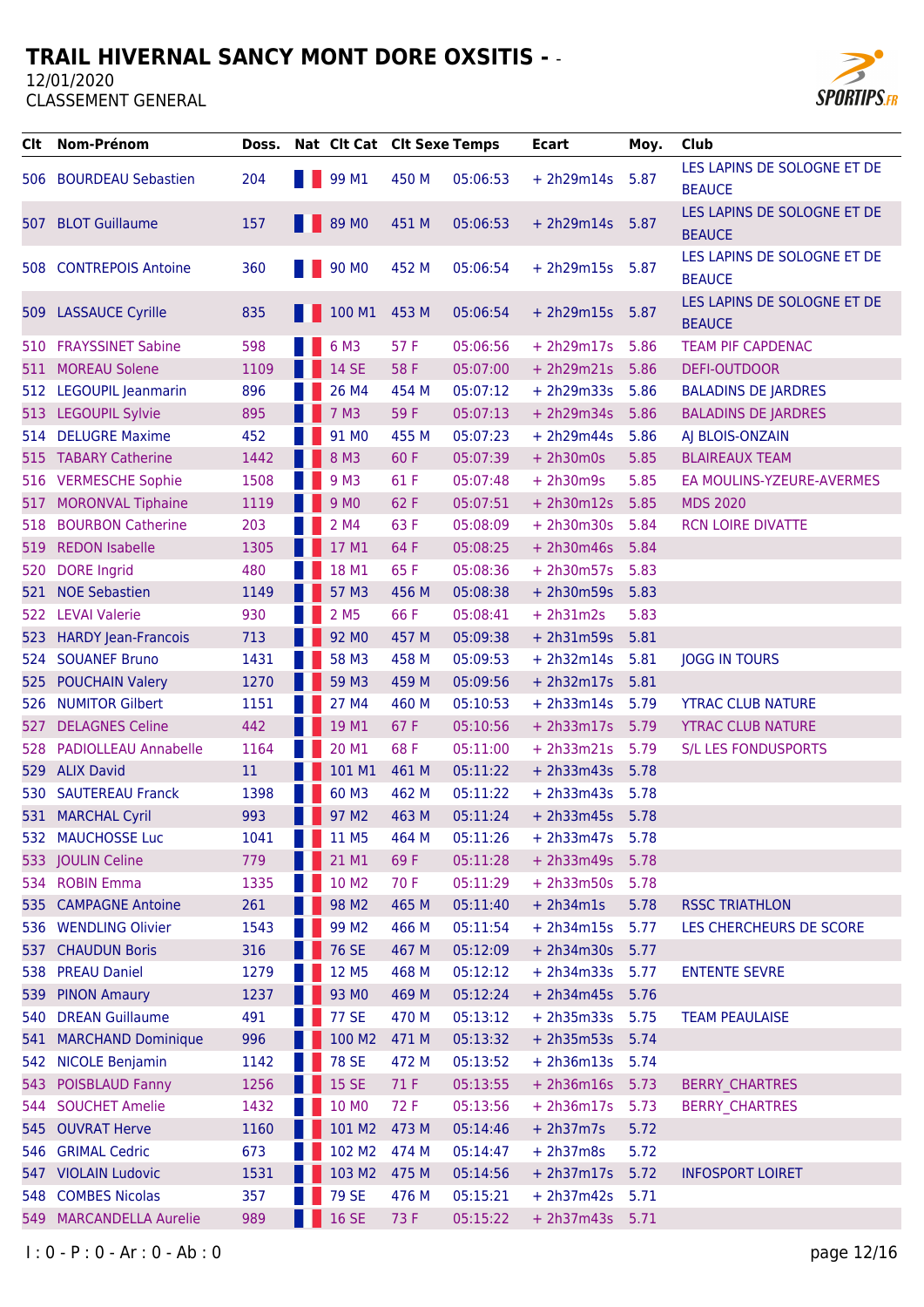

| CIt. | Nom-Prénom                 | Doss. | Nat Clt Cat Clt Sexe Temps |       |          | <b>Ecart</b> | Moy. | Club                               |
|------|----------------------------|-------|----------------------------|-------|----------|--------------|------|------------------------------------|
|      | 550 PARODI Nathalie        | 1183  | 3 M4                       | 74 F  | 05:15:26 | $+ 2h37m47s$ | 5.71 | <b>USM OLIVET</b>                  |
| 551  | <b>SALEZ Anais</b>         | 1384  | <b>17 SE</b>               | 75 F  | 05:15:48 | $+ 2h38m9s$  | 5.70 |                                    |
| 552  | <b>RIVET Patrick</b>       | 1329  | 61 M3                      | 477 M | 05:16:38 | $+ 2h38m59s$ | 5.69 |                                    |
| 553  | <b>PISTER Pierre</b>       | 1243  | 13 M5                      | 478 M | 05:18:16 | $+ 2h40m37s$ | 5.66 | <b>SEMI CROUSTILLANTS</b>          |
| 554  | <b>MARTIN Anthony</b>      | 1020  | 62 M3                      | 479 M | 05:18:18 | $+ 2h40m39s$ | 5.66 | <b>RCN LOIRE DIVATTE</b>           |
| 555  | <b>PICOT Thomas</b>        | 1230  | 63 M3                      | 480 M | 05:18:20 | $+ 2h40m41s$ | 5.65 | <b>RCN LOIRE DIVATTE</b>           |
| 556  | <b>CAUQUIS Sylvain</b>     | 278   | 102 M1                     | 481 M | 05:19:07 | $+ 2h41m28s$ | 5.64 | <b>FAY OXYGENE</b>                 |
| 557  | <b>BLANCHE Christelle</b>  | 148   | 11 M2                      | 76 F  | 05:19:08 | $+ 2h41m29s$ | 5.64 | <b>FAY OXYGENE</b>                 |
| 558  | <b>LANNEAU</b> Julie       | 830   | 11 MO                      | 77 F  | 05:19:09 | $+ 2h41m30s$ | 5.64 | <b>JOGG ESPOIR VIENNE BIATHLON</b> |
| 559  | <b>DARNIS Pauline</b>      | 413   | 12 MO                      | 78 F  | 05:19:10 | $+ 2h41m31s$ | 5.64 | <b>JOGG ESPOIR VIENNE BIATHLON</b> |
| 560  | <b>MAINARD Celine</b>      | 969   | 22 M1                      | 79 F  | 05:19:10 | $+ 2h41m31s$ | 5.64 | <b>JOGG ESPOIR VIENNE BIATHLON</b> |
| 561  | <b>GRIGNON David</b>       | 672   | 103 M1                     | 482 M | 05:19:11 | $+ 2h41m32s$ | 5.64 | <b>JOGG ESPOIR VIENNE BIATHLON</b> |
| 562  | <b>GUEGAN Anais</b>        | 682   | <b>18 SE</b>               | 80 F  | 05:19:12 | $+ 2h41m33s$ | 5.64 | <b>CHU TOURS</b>                   |
|      | 563 LE-DREAU Morgane       | 859   | <b>19 SE</b>               | 81 F  | 05:19:12 | $+ 2h41m33s$ | 5.64 | <b>CHU TOURS</b>                   |
|      | 564 JACON Anne-Lise        | 751   | 10 M3                      | 82F   | 05:19:16 | $+ 2h41m37s$ | 5.64 |                                    |
| 565. | <b>BOUDINEAU Megane</b>    | 194   | <b>20 SE</b>               | 83 F  | 05:19:16 | $+ 2h41m37s$ | 5.64 |                                    |
| 566  | <b>MANCEAU Anne</b>        | 980   | 11 M3                      | 84 F  | 05:20:11 | $+ 2h42m32s$ | 5.62 | LES CHEVALIERS DE LA SEVRE         |
| 567  | <b>CHALE Ghislain</b>      | 292   | 94 MO                      | 483 M | 05:20:23 | $+ 2h42m44s$ | 5.62 |                                    |
| 568  | <b>GHIRARDO Julien</b>     | 644   | 95 MO                      | 484 M | 05:20:41 | $+ 2h43m2s$  | 5.61 | <b>ADAPS</b>                       |
| 569  | <b>AUDET Laurent</b>       | 43    | 104 M2                     | 485 M | 05:20:56 | $+ 2h43m17s$ | 5.61 | <b>LES RUN ARS</b>                 |
| 570  | <b>REJONY Fabrice</b>      | 1310  | 104 M1                     | 486 M | 05:21:27 | $+ 2h43m48s$ | 5.60 | <b>US ISSOIRE</b>                  |
| 571  | <b>MARLEIX Anne-Gaelle</b> | 84    | 23 M1                      | 85 F  | 05:21:28 | $+ 2h43m49s$ | 5.60 |                                    |
| 572  | <b>CASSET Jean-Marie</b>   | 275   | 28 M4                      | 487 M | 05:22:48 | $+ 2h45m9s$  | 5.58 | <b>TEAM SIBYLLE</b>                |
| 573  | <b>BOURGAULT Ludowic</b>   | 207   | 105 M1                     | 488 M | 05:22:59 | $+ 2h45m20s$ | 5.57 |                                    |
| 574  | <b>GROSDIDIER Axel</b>     | 678   | 96 MO                      | 489 M | 05:23:05 | $+ 2h45m26s$ | 5.57 |                                    |
| 575  | <b>CORSON Marie</b>        | 371   | 13 MO                      | 86 F  | 05:24:02 | $+ 2h46m23s$ | 5.56 | DEFI-OUTDOOR                       |
| 576  | <b>GUERIN Philippe</b>     | 689   | 106 M1                     | 490 M | 05:24:03 | $+ 2h46m24s$ | 5.55 | <b>DEFI-OUTDOOR</b>                |
| 577  | <b>VALLAT Gaël</b>         | 1487  | 97 MO                      | 491 M | 05:24:03 | $+ 2h46m24s$ | 5.55 | DEFI-OUTDOOR                       |
| 578  | <b>CASTERET Christophe</b> | 276   | 64 M3                      | 492 M | 05:24:22 | $+ 2h46m43s$ | 5.55 | <b>VILLANDRY CAP NATURE</b>        |
|      | 579 POMMIER Gerard         | 1259  | 65 M3                      | 493 M | 05:24:46 | $+ 2h47m7s$  | 5.54 | <b>BLAIREAUX TEAM</b>              |
|      | 580 FRESSINGEAS Virginie   | 600   | 24 M1                      | 87F   | 05:24:47 | $+ 2h47m8s$  | 5.54 | <b>TEAM 24 SPORT</b>               |
|      | 581 BARON Jean-François    | 71    | 107 M1                     | 494 M | 05:25:24 | $+ 2h47m45s$ | 5.53 | <b>LES GALOPINS BAILLARGEOIS</b>   |
|      | 582 LIPSKI Pierre          | 945   | 105 M2                     | 495 M | 05:26:00 | $+ 2h48m21s$ | 5.52 |                                    |
|      | 583 GOUELLAIN Olivier      | 665   | 106 M2                     | 496 M | 05:26:02 | $+ 2h48m23s$ | 5.52 | <b>ECOLE DE TRAIL ORLEANS</b>      |
|      | 584 VASSE Frederique       | 1496  | 14 MO                      | 88 F  | 05:26:21 | $+ 2h48m42s$ | 5.52 |                                    |
| 585  | <b>SASTRE-GARAU Romain</b> | 1391  | 98 MO                      | 497 M | 05:26:21 | $+ 2h48m42s$ | 5.52 | <b>PENTRAID</b>                    |
| 586  | <b>MASSIN Vivien</b>       | 1032  | 80 SE                      | 498 M | 05:26:36 | $+ 2h48m57s$ | 5.51 | <b>POYPOY</b>                      |
|      | 587 TESTUD Clement         | 1455  | 81 SE                      | 499 M | 05:26:39 | $+ 2h49m0s$  | 5.51 |                                    |
|      | 588 POULVELARIE Nicolas    | 1272  | 99 M <sub>0</sub>          | 500 M | 05:26:43 | $+ 2h49m4s$  | 5.51 | <b>SEMI CROUSTILLANTS</b>          |
| 589  | <b>HEBRARD Sylvie</b>      | 716   | 4 M4                       | 89F   | 05:26:48 | $+ 2h49m9s$  | 5.51 |                                    |
| 590  | <b>TESTUD Jerome</b>       | 1456  | 100 MO                     | 501 M | 05:26:50 | $+ 2h49m11s$ | 5.51 |                                    |
| 591  | <b>ROLLAND Nelly</b>       | 1350  | 25 M1                      | 90 F  | 05:26:58 | $+ 2h49m19s$ | 5.51 | <b>TRN58</b>                       |
| 592  | <b>DALMAYRAC Sylvie</b>    | 407   | 12 M2                      | 91 F  | 05:27:12 | $+ 2h49m33s$ | 5.50 |                                    |
| 593  | <b>CHABIN Stephanie</b>    | 286   | 13 M2                      | 92 F  | 05:27:16 | $+ 2h49m37s$ | 5.50 | <b>STEPHANIE CHABIN</b>            |
| 594  | <b>MARTY Pierre</b>        | 1027  | 66 M3                      | 502 M | 05:27:36 | $+ 2h49m57s$ | 5.49 | <b>ALVERNIA SPORT NATURE</b>       |
|      | <b>BEDUNEAU-FAUVEL</b>     |       |                            |       |          |              |      |                                    |
| 595  | Frederique                 | 93    | 14 M2                      | 93 F  | 05:27:38 | $+ 2h49m59s$ | 5.49 |                                    |
|      | 596 SEIGNEURIN Nathalie    | 1408  | <b>15 MO</b>               | 94 F  | 05:27:41 | $+ 2h50m2s$  | 5.49 |                                    |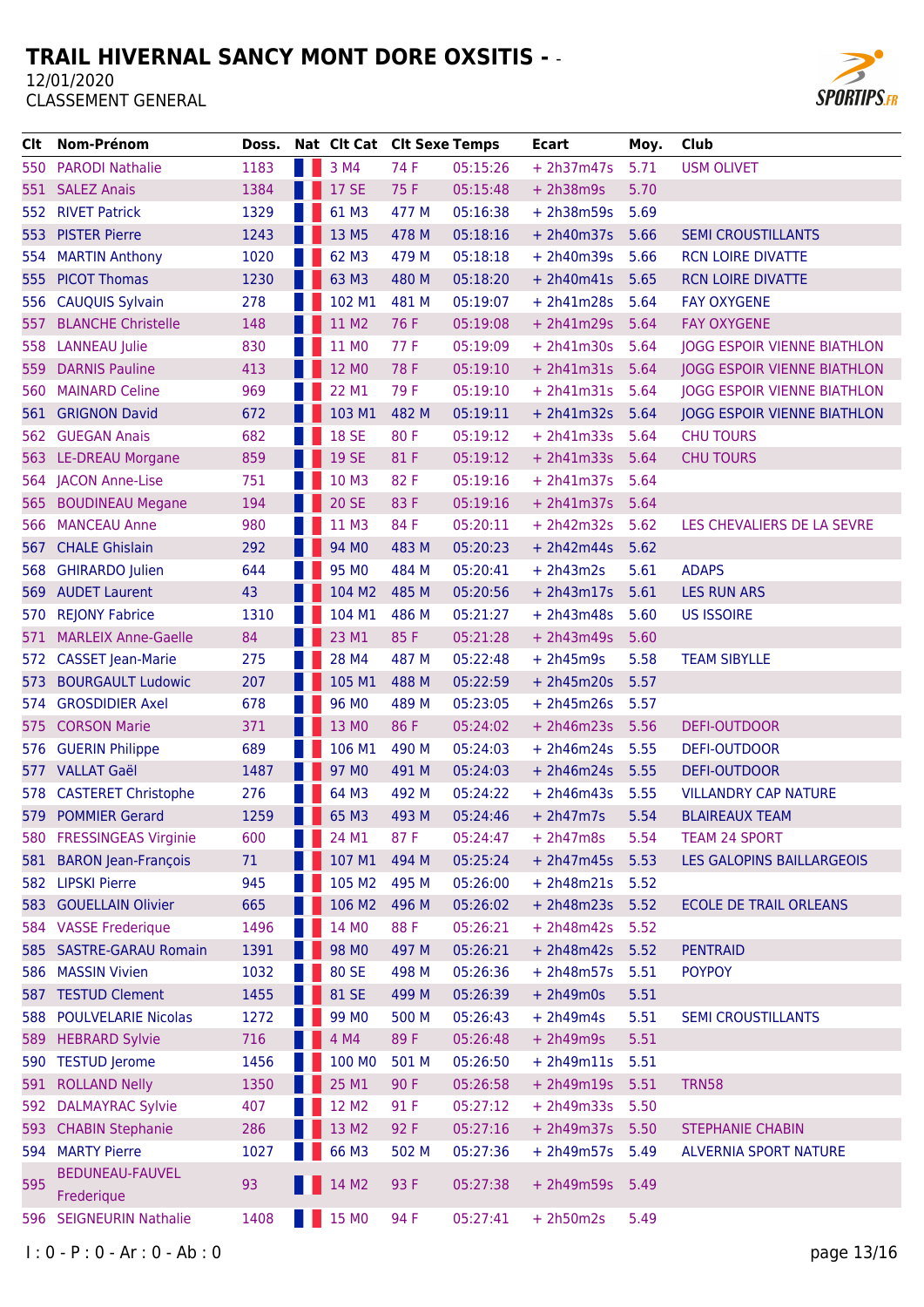

| CIt.  | Nom-Prénom                 | Doss. | Nat Clt Cat Clt Sexe Temps |       |          | <b>Ecart</b>    | Moy. | Club                            |
|-------|----------------------------|-------|----------------------------|-------|----------|-----------------|------|---------------------------------|
| 597 - | <b>COLETTA Marc</b>        | 347   | 29 M4                      | 503 M | 05:27:41 | $+ 2h50m2s$     | 5.49 |                                 |
| 598   | <b>PATOUT Emmanuelle</b>   | 1190  | 15 M2                      | 95 F  | 05:27:49 | $+ 2h50m10s$    | 5.49 | <b>USM OLIVET</b>               |
| 599   | <b>JAMBUT Cathia</b>       | 760   | 16 M2                      | 96 F  | 05:28:18 | $+ 2h50m39s$    | 5.48 | <b>BERRY CHARTRES</b>           |
| 600   | <b>MAIA Antonio</b>        | 967   | 108 M1                     | 504 M | 05:28:37 | $+ 2h50m58s$    | 5.48 | <b>SEMI CROUSTILLANTS</b>       |
|       | 601 VIEIRA Olivier         | 1521  | 67 M3                      | 505 M | 05:28:44 | $+ 2h51m5s$     | 5.48 |                                 |
| 602   | <b>LANDREAU Christelle</b> | 826   | 26 M1                      | 97 F  | 05:28:46 | $+ 2h51m7s$     | 5.48 | LOIRE ENDURANCE ATHLETISME      |
| 603   | <b>NICOLAS Sebastien</b>   | 1140  | 109 M1                     | 506 M | 05:28:46 | $+ 2h51m7s$     | 5.48 | <b>FRANCUEIL BY TRAIL</b>       |
| 604   | <b>GREAU Olivier</b>       | 671   | 107 M2                     | 507 M | 05:29:09 | $+ 2h51m30s$    | 5.47 | <b>BTRA</b>                     |
| 605   | <b>DEZIEIX Nicolas</b>     | 471   | 101 MO                     | 508 M | 05:29:42 | $+ 2h52m3s$     | 5.46 |                                 |
| 606   | <b>DAUGE François</b>      | 417   | 102 MO                     | 509 M | 05:29:43 | $+ 2h52m4s$     | 5.46 |                                 |
| 607.  | <b>RATEL Albane</b>        | 1298  | 17 M2                      | 98 F  | 05:30:31 | $+ 2h52m52s$    | 5.45 |                                 |
| 608   | <b>CHUREAU Valerie</b>     | 334   | 27 M1                      | 99 F  | 05:30:31 | $+ 2h52m52s$    | 5.45 | <b>CAP MONTAS</b>               |
| 609   | <b>GENEAUX Leila</b>       | 638   | 18 M2                      | 100 F | 05:31:08 | $+ 2h53m29s$    | 5.44 | <b>US LIFFRE</b>                |
| 610   | <b>HARDOUIN Jerome</b>     | 712   | 108 M2                     | 510 M | 05:32:19 | $+ 2h54m40s$    | 5.42 | ES SEGRE HAUT ANJOU *           |
| 611   | <b>BOSSE Pierrick</b>      | 184   | 110 M1                     | 511 M | 05:32:20 | $+ 2h54m41s$    | 5.42 |                                 |
|       | 612 EBENER Edouard         | 523   | 68 M3                      | 512 M | 05:33:01 | $+ 2h55m22s$    | 5.41 | ES DU VAL D ANJOU BEAUFORT      |
| 613   | <b>HAMARD Eric</b>         | 711   | 30 M4                      | 513 M | 05:33:04 | + 2h55m25s 5.40 |      | ES DU VAL D ANJOU BEAUFORT      |
| 614   | <b>ROUANET Oriane</b>      | 1360  | <b>21 SE</b>               | 101 F | 05:33:13 | $+ 2h55m34s$    | 5.40 | <b>FAY OXYGENE</b>              |
|       | 615 VETAULT Christophe     | 1514  | 69 M3                      | 514 M | 05:33:16 | $+ 2h55m37s$    | 5.40 | <b>ACIL</b>                     |
|       | 616 LOPES Jean             | 948   | 14 M5                      | 515 M | 05:33:17 | $+ 2h55m38s$    | 5.40 | <b>ACIL</b>                     |
| 617   | <b>LE-CAGNEC Celian</b>    | 853   | 111 M1                     | 516 M | 05:33:19 | $+ 2h55m40s$    | 5.40 | LES ULTIMES RUNNERS             |
| 618   | <b>POIROUX Cecile</b>      | 1255  | 19 M2                      | 102 F | 05:33:47 | $+ 2h56m8s$     | 5.39 | <b>COURS SON NATURE</b>         |
| 619   | <b>HOUSSAIS Stephane</b>   | 737   | 109 M2                     | 517 M | 05:33:49 | $+ 2h56m10s$    | 5.39 | <b>RCN LOIRE DIVATTE</b>        |
| 620   | <b>HOUSSAIS Celine</b>     | 736   | 20 M <sub>2</sub>          | 103 F | 05:33:50 | $+ 2h56m11s$    | 5.39 | <b>RCN LOIRE DIVATTE</b>        |
| 621.  | <b>LESASSIER Emilie</b>    | 924   | 16 MO                      | 104 F | 05:34:49 | $+ 2h57m10s$    | 5.38 | <b>JOGG IN TOURS</b>            |
| 622   | <b>DROMEL Cedric</b>       | 492   | 110 M2                     | 518 M | 05:34:49 | $+ 2h57m10s$    | 5.38 | <b>JOGG IN TOURS</b>            |
| 623   | <b>DURET Charlotte</b>     | 520   | <b>22 SE</b>               | 105 F | 05:34:50 | +2h57m11s 5.38  |      | LES ETOILES DE LAPCHA           |
| 624   | <b>ROCHE Camille</b>       | 1340  | 17 MO                      | 106 F | 05:35:00 | $+ 2h57m21s$    | 5.37 | <b>OUEST ESSONNE ATHLETISME</b> |
| 625   | <b>CANONGE Olivier</b>     | 264   | 111 M2                     | 519 M | 05:35:02 | $+ 2h57m23s$    | 5.37 | <b>OUEST ESSONNE ATHLETISME</b> |
|       | 626 AUCHÈRE Valery         | 41    | 31 M4                      | 520 M | 05:35:05 | + 2h57m26s 5.37 |      | <b>OUEST ESSONNE ATHLETISME</b> |
| 627   | <b>RENARD Sabrina</b>      | 1313  | 28 M1                      | 107 F | 05:35:29 | $+ 2h57m50s$    | 5.37 |                                 |
|       | 628 BERTRAND Didier        | 119   | 32 M4                      | 521 M | 05:38:23 | $+3h0m44s$      | 5.32 | <b>ASA DU BERRY</b>             |
| 629   | <b>GROSBOIS Herve</b>      | 677   | 70 M3                      | 522 M | 05:39:31 | $+3h1m52s$      | 5.30 | ES SEGRE HAUT ANJOU *           |
| 630   | <b>VOISINE Olivier</b>     | 1538  | 71 M3                      | 523 M | 05:39:33 | $+3h1m54s$      | 5.30 | ES SEGRE HAUT ANJOU *           |
|       |                            |       |                            |       |          |                 |      | LES COUREURS DU DIMANCHE ET     |
|       | 631 DUPORT Philippe        | 512   | <b>1</b> 72 M3             | 524 M | 05:39:40 | $+3h2m1s$       | 5.30 | <b>JEAN</b>                     |
|       | 632 SAIDI Aissa            | 1381  | 103 MO                     | 525 M | 05:39:53 | $+3h2m14s$      | 5.30 |                                 |
|       | 633 TROUVE Sandrine        | 1480  | 18 MO                      | 108 F | 05:41:18 | $+3h3m39s$      | 5.27 | LES GALOPINS BAILLARGEOIS       |
| 634   | <b>BRENDLEN</b> Julien     | 219   | 112 M1                     | 526 M | 05:41:35 | $+3h3m56s$      | 5.27 |                                 |
| 635   | <b>CHARROIS Mathieu</b>    | 310   | 113 M1                     | 527 M | 05:41:56 | $+3h4m17s$      | 5.26 |                                 |
|       | 636 CHARRIER Lucile        | 309   | <b>23 SE</b>               | 109 F | 05:41:57 | $+3h4m18s$      | 5.26 |                                 |
| 637   | <b>PETIT Natalie</b>       | 1218  | 29 M1                      | 110 F | 05:42:17 | $+3h4m38s$      | 5.26 | ACC37                           |
|       | 638 LEPADRUN Sebastien     | 913   | 114 M1                     | 528 M | 05:42:42 | $+3h5m3s$       | 5.25 | <b>TRAIL SP BLOIS</b>           |
| 639   | <b>HOLLE Eleonore</b>      | 733   | 12 M3                      | 111 F | 05:43:34 | $+3h5m55s$      | 5.24 |                                 |
| 640   | <b>MARLIER Jean-Loup</b>   | 1011  | 33 M4                      | 529 M | 05:43:38 | $+3h5m59s$      | 5.24 |                                 |
|       | 641 VIVIER Stephane        | 1536  | 73 M3                      | 530 M | 05:43:51 | $+3h6m12s$      | 5.24 | <b>TEAM LIFE TRI</b>            |
|       | 642 RABILLE Delphine       | 1285  | 30 M1                      | 112 F | 05:43:58 | $+3h6m19s$      | 5.23 | <b>LES LICORNES</b>             |
| 643   | <b>BOURY Stephanie</b>     | 211   | 31 M1                      | 113 F | 05:44:00 | $+3h6m21s$      | 5.23 | <b>LES LICORNES</b>             |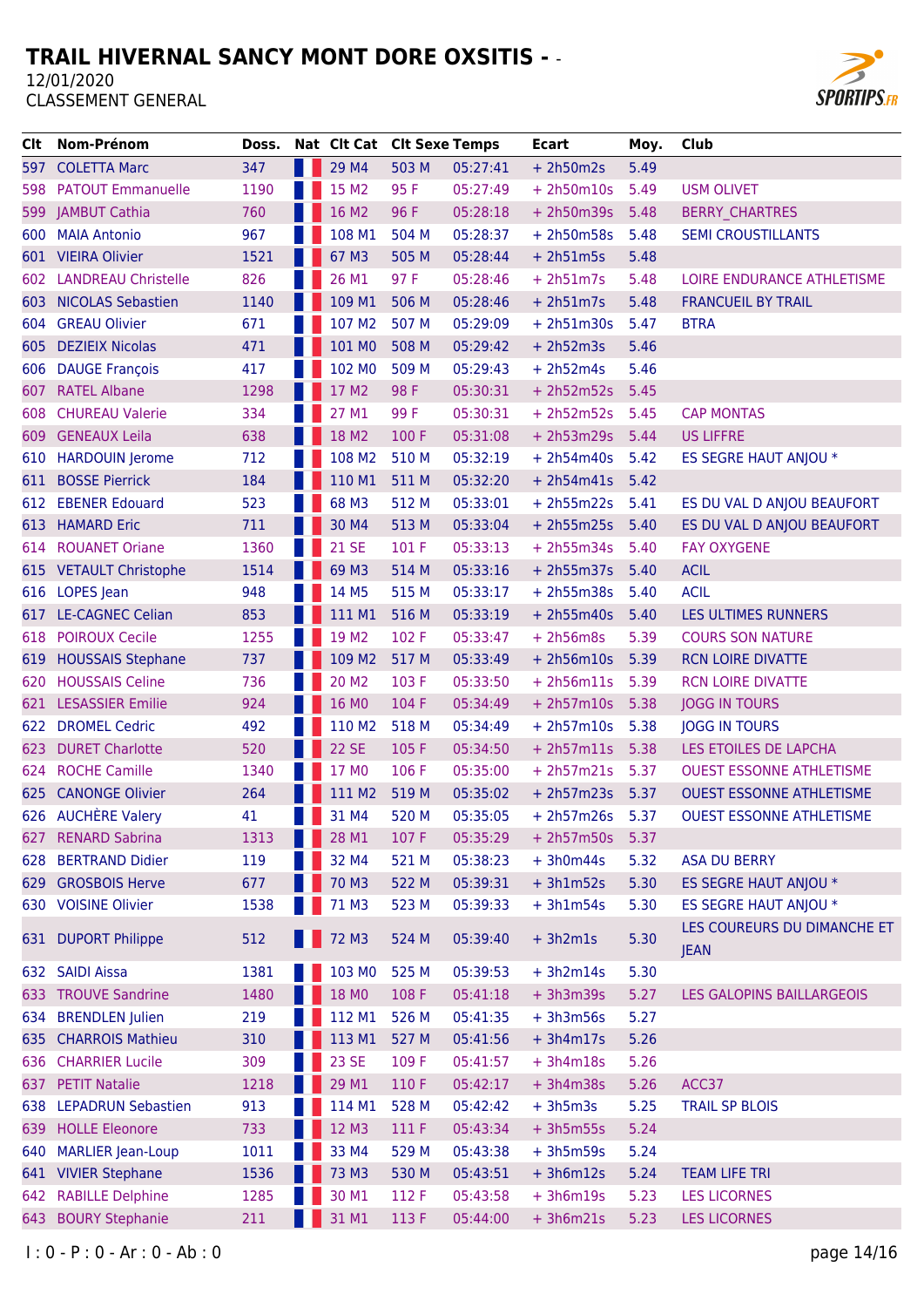

| Clt.  | Nom-Prénom                      | Doss. | Nat Clt Cat Clt Sexe Temps                        |       |          | <b>Ecart</b>    | Moy. | <b>Club</b>                     |
|-------|---------------------------------|-------|---------------------------------------------------|-------|----------|-----------------|------|---------------------------------|
|       | 644 THIVET Elodie               | 1464  | 32 M1                                             | 114 F | 05:44:02 | $+3h6m23s$      | 5.23 | <b>UA SENS*</b>                 |
|       | 645 CHEVALIER Nicolas           | 326   | 115 M1                                            | 531 M | 05:45:08 | $+3h7m29s$      | 5.22 | RUNNING TESSOUALLAIS            |
|       | 646 CHARRIER Sebastien          | 308   | 112 M2                                            | 532 M | 05:45:09 | $+3h7m30s$      | 5.22 | <b>RUNNING TESSOUALLAIS</b>     |
| 647 - | <b>NIVOL Nicolas</b>            | 1147  | 113 M2                                            | 533 M | 05:46:39 | $+3h9m0s$       | 5.19 | <b>CRANOLA TEAM</b>             |
|       | 648 PISTER Marine               | 1242  | <b>24 SE</b>                                      | 115 F | 05:46:41 | $+3h9m2s$       | 5.19 | <b>SEMI CROUSTILLANTS</b>       |
|       | 649 TESSIER Pierre-Edouard      | 1454  | 82 SE                                             | 534 M | 05:46:42 | $+3h9m3s$       | 5.19 | <b>SEMI CROUSTILLANTS</b>       |
| 650   | <b>KEMPF Marie</b>              | 799   | 33 M1                                             | 116 F | 05:46:56 | $+3h9m17s$      | 5.19 |                                 |
|       | 651 RION Mathias                | 1324  | 114 M2                                            | 535 M | 05:46:59 | $+3h9m20s$      | 5.19 |                                 |
| 652   | <b>GUILLET Benjamin</b>         | 696   | 116 M1                                            | 536 M | 05:47:19 | $+3h9m40s$      | 5.18 |                                 |
|       | 653 LELOSTEC Jean-Luc           | 904   | 74 M3                                             | 537 M | 05:49:02 | $+3h11m23s$     | 5.16 |                                 |
|       | 654 DAVID Richard               | 420   | 75 M3                                             | 538 M | 05:49:04 | $+ 3h11m25s$    | 5.16 |                                 |
|       | 655 LADEIRA-DAS-NEVES Damien812 |       | 83 SE                                             | 539 M | 05:52:29 | $+3h14m50s$     | 5.11 | LE TUC IMMOBILIER POITIERS      |
|       | 656 SOUVESTRE Pascal            | 1435  | 76 M3                                             | 540 M | 05:53:07 | $+3h15m28s$     | 5.10 | <b>SOJASUN AVENTURE</b>         |
|       | 657 HEUDIARD Stephane           | 731   | 115 M2                                            | 541 M | 05:53:08 | $+3h15m29s$     | 5.10 | <b>SOJASUN AVENTURE</b>         |
|       | 658 SOUVESTRE Valerie           | 1434  | 13 M3                                             | 117 F | 05:53:10 | $+3h15m31s$     | 5.10 | <b>SOJASUN AVENTURE</b>         |
|       | 659 MERCIER Bertrand            | 1067  | 116 M2                                            | 542 M | 05:53:10 | $+3h15m31s$     | 5.10 | <b>ASEC LA POMMERAYE</b>        |
|       | 660 GLASER-OPITZ Henrich        | 658   | 84 SE                                             | 543 M | 05:53:10 | $+3h15m31s$     | 5.10 |                                 |
|       |                                 |       |                                                   |       |          |                 |      | <b>S/L RCN THOUARE-MAUVES -</b> |
|       | 661 AURAY Berenice              | 49    | <b>1</b> 25 SE                                    | 118 F | 05:53:12 | + 3h15m33s 5.10 |      | 044074                          |
|       |                                 |       |                                                   |       |          |                 |      | S/L RCN THOUARE-MAUVES -        |
|       | 662 DRONNEAU Daniel             | 493   | 1 M <sub>6</sub>                                  | 544 M | 05:53:12 | $+3h15m33s$     | 5.10 | 044074                          |
|       |                                 |       |                                                   |       |          |                 |      | S/L RCN THOUARE-MAUVES -        |
|       | 663 PLOTEAU Celine              | 1250  | $\begin{array}{ c c }\n\hline\n\end{array}$ 21 M2 | 119 F | 05:53:13 | + 3h15m34s 5.10 |      | 044074                          |
|       |                                 |       |                                                   |       |          |                 |      | S/L RCN THOUARE-MAUVES -        |
|       | 664 PETITEAU Delphine           | 1222  | 22 M <sub>2</sub>                                 | 120 F | 05:53:13 | $+3h15m34s$     | 5.10 | 044074                          |
|       |                                 |       |                                                   |       |          |                 |      | S/L RCN THOUARE-MAUVES -        |
|       | 665 PLOTEAU Olivier             | 1251  | 117 M2                                            | 545 M | 05:53:14 | $+3h15m35s$     | 5.10 | 044074                          |
|       | 666 ROCHEREAU Bruno             | 1343  | 77 M3                                             | 546 M | 05:57:48 | $+3h20m9s$      | 5.03 |                                 |
|       | 667 LAMBOURG Patrice            | 823   | 34 M4                                             | 547 M | 05:57:48 | $+3h20m9s$      | 5.03 | <b>LES RUN ARS</b>              |
|       | 668 LAMBOURG Virginie           | 822   | 14 M3                                             | 121 F | 05:57:49 | $+3h20m10s$     | 5.03 | <b>LES RUN ARS</b>              |
| 669   | <b>LEGENDRE Ghislain</b>        | 892   | 78 M3                                             | 548 M | 05:57:50 | $+3h20m11s$     | 5.03 |                                 |
|       | 670 LAVADOUX Dominique          | 847   | 35 M4                                             | 549 M | 06:00:45 | $+3h23m6s$      | 4.99 |                                 |
|       | 671 FOUCAULT Martial            | 586   | 15 M5                                             | 550 M | 06:02:27 | $+3h24m48s$     | 4.97 | <b>USM OLIVET</b>               |
| 672   | <b>LAPLANCHE Alexandre</b>      | 832   | 104 MO                                            | 551 M | 06:03:58 | $+3h26m19s$     | 4.95 | <b>INFOSPORT LOIRET</b>         |
| 673.  | <b>PAQUIER Chloe</b>            | 1180  | 26 SE                                             | 122 F | 06:03:58 | $+3h26m19s$     | 4.95 | <b>TTCC</b>                     |
| 674   | <b>LOPES David</b>              | 949   | 105 MO                                            | 552 M | 06:03:59 | $+3h26m20s$     | 4.95 | <b>INFOSPORT LOIRET</b>         |
| 675   | <b>MORATA Lionel</b>            | 1101  | 79 M3                                             | 553 M | 06:06:22 | + 3h28m43s 4.91 |      | <b>FAY OXYGENE</b>              |
|       | 676 ANDRIEUX Sylvain            | 22    | 106 MO                                            | 554 M | 06:08:45 | $+3h31m6s$      | 4.88 | LES ULTIMES RUNNERS             |
| 677   | <b>HEMME Anthony</b>            | 718   | 117 M1                                            | 555 M | 06:08:45 | $+3h31m6s$      | 4.88 | LES ULTIMES RUNNERS             |
|       | 678 CREACH Amel                 | 394   | 34 M1                                             | 123 F | 06:12:18 | $+3h34m39s$     | 4.84 | <b>ANDRESY ATHLETISME</b>       |
| 679   | <b>BESNIER Andre</b>            | 122   | 16 M5                                             | 556 M | 06:12:21 | $+3h34m42s$     | 4.83 | FOULEES DU NOBLE JOUE           |
| 680   | <b>SAMSON Boris</b>             | 1386  | 118 M2                                            | 557 M | 06:12:40 | $+3h35m1s$      | 4.83 |                                 |
|       | 681 THEAULT Laurence            | 1460  | 23 M2                                             | 124 F | 06:13:04 | $+3h35m25s$     | 4.83 | <b>USM OLIVET</b>               |
| 682   | <b>LELIEVRE Eric</b>            | 903   | 36 M4                                             | 558 M | 06:19:13 | $+3h41m34s$     | 4.75 |                                 |
| 683   | <b>DOUBREMELLE Marie</b>        | 484   | 15 M3                                             | 125 F | 06:19:14 | $+3h41m35s$     | 4.75 | <b>SANCY GROUPE LEBIGOT</b>     |
| 684   | <b>CARPENTIER Stephane</b>      | 269   | 37 M4                                             | 559 M | 06:19:15 | $+3h41m36s$     | 4.75 |                                 |
|       | 685 LEBIGOT Jerome              | 877   | 80 M3                                             | 560 M | 06:19:17 | + 3h41m38s 4.75 |      | <b>SANCY GROUPE LEBIGOT</b>     |
|       | 686 LAMARQUE Anne               | 820   | 19 MO                                             | 126 F | 06:20:07 | $+3h42m28s$     | 4.74 | <b>CA PORTETS</b>               |
|       |                                 |       |                                                   |       |          |                 |      |                                 |